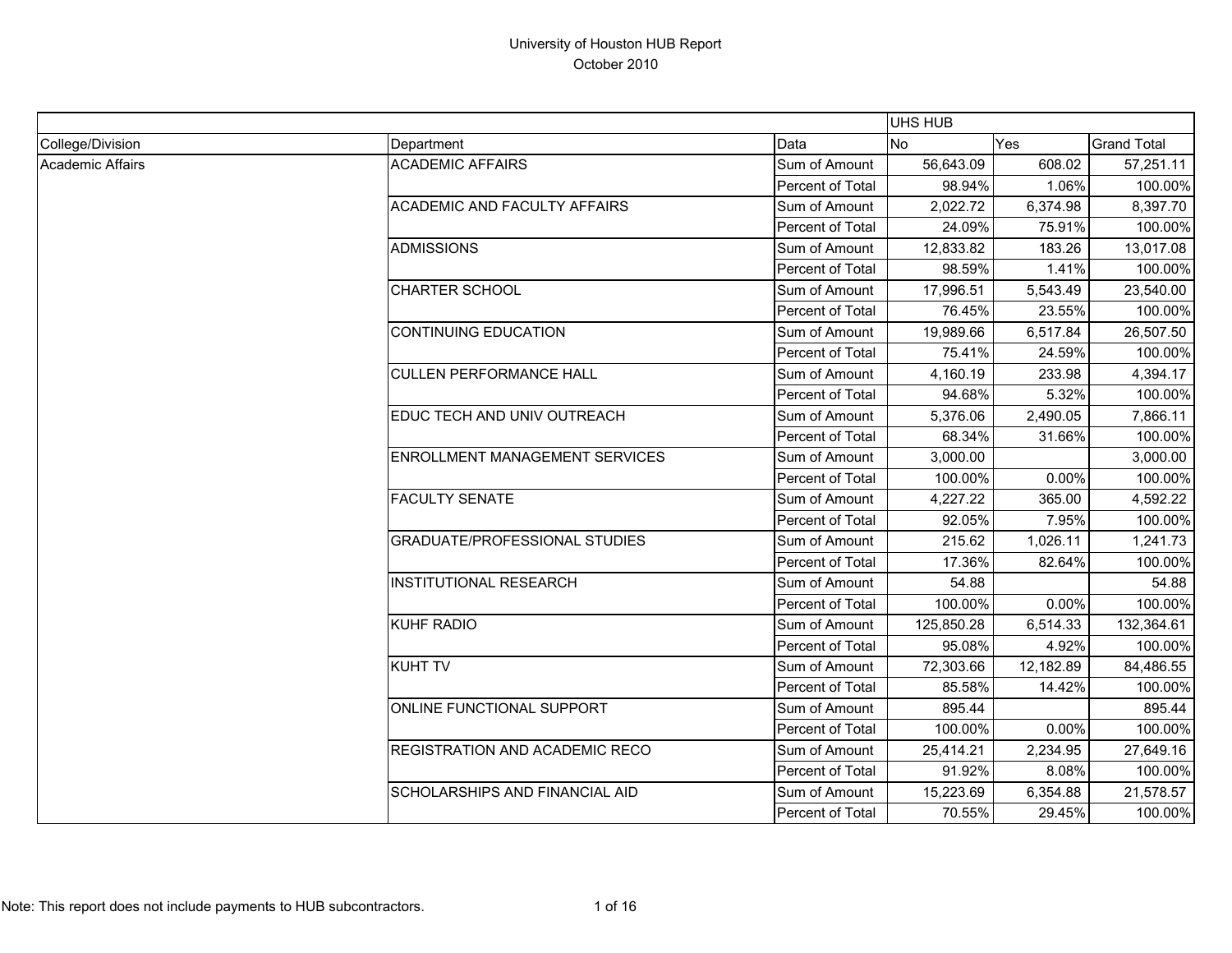|                                   |                                       |                  | <b>UHS HUB</b> |            |                    |
|-----------------------------------|---------------------------------------|------------------|----------------|------------|--------------------|
| College/Division                  | Department                            | Data             | <b>No</b>      | Yes        | <b>Grand Total</b> |
| Academic Affairs                  | UH OFF-CAMPUS SUPPORT                 | Sum of Amount    | 12,930.71      | 359.97     | 13,290.68          |
|                                   |                                       | Percent of Total | 97.29%         | 2.71%      | 100.00%            |
|                                   | UH WELCOME CENTER                     | Sum of Amount    | 9,533.31       | 610.27     | 10,143.58          |
|                                   |                                       | Percent of Total | 93.98%         | 6.02%      | 100.00%            |
|                                   | UNDERGRADUATE SCHOLARS                | Sum of Amount    | 5,437.58       | 1,849.78   | 7,287.36           |
|                                   |                                       | Percent of Total | 74.62%         | 25.38%     | 100.00%            |
|                                   | UNDERGRADUATE STUDIES                 | Sum of Amount    | 1,273.74       | 590.47     | 1,864.21           |
|                                   |                                       | Percent of Total | 68.33%         | 31.67%     | 100.00%            |
| Academic Affairs Sum of Amount    |                                       |                  | 395,382.39     | 54,040.27  | 449,422.66         |
| Academic Affairs Percent of Total |                                       |                  | 87.98%         | 12.02%     | 100.00%            |
| Administration and Finance        | <b>ADMINISTRATION &amp; FINANCE</b>   | Sum of Amount    | 1,177.72       | 122.65     | 1,300.37           |
|                                   |                                       | Percent of Total | 90.57%         | 9.43%      | 100.00%            |
|                                   | <b>AUXILIARY SERVICES OPERATIONS</b>  | Sum of Amount    | 22,376.66      | 212.45     | 22,589.11          |
|                                   |                                       | Percent of Total | 99.06%         | 0.94%      | 100.00%            |
|                                   | <b>BUDGET</b>                         | Sum of Amount    | 105.08         |            | 105.08             |
|                                   |                                       | Percent of Total | 100.00%        | 0.00%      | 100.00%            |
|                                   | <b>BUSINESS SERVICES OPERATIONS</b>   | Sum of Amount    | 2.085.38       | 578.74     | 2,664.12           |
|                                   |                                       | Percent of Total | 78.28%         | 21.72%     | 100.00%            |
|                                   | <b>ENTERPRISE SYSTEMS</b>             | Sum of Amount    | 494,644.77     | 156,854.96 | 651,499.73         |
|                                   |                                       | Percent of Total | 75.92%         | 24.08%     | 100.00%            |
|                                   | <b>ENVIRONMENTAL HEALTH RISK MGMT</b> | Sum of Amount    | 13,289.24      |            | 13,289.24          |
|                                   |                                       | Percent of Total | 100.00%        | 0.00%      | 100.00%            |
|                                   | <b>FACILITIES &amp; PLANNING</b>      | Sum of Amount    | 6,387,984.32   | 705,294.74 | 7,093,279.06       |
|                                   |                                       | Percent of Total | 90.06%         | 9.94%      | 100.00%            |
|                                   | <b>FACILITIES MAINTENANCE ADMIN</b>   | Sum of Amount    | 7,747.60       | 9.08       | 7,756.68           |
|                                   |                                       | Percent of Total | 99.88%         | 0.12%      | 100.00%            |
|                                   | <b>FINANCE</b>                        | Sum of Amount    | 53,483.44      | 5,860.34   | 59,343.78          |
|                                   |                                       | Percent of Total | 90.12%         | 9.88%      | 100.00%            |
|                                   | HIGH PERFORMANCE COMPUTING & NETWORKS | Sum of Amount    | 2,285.51       |            | 2,285.51           |
|                                   |                                       | Percent of Total | 100.00%        | 0.00%      | 100.00%            |
|                                   | <b>HUMAN RESOURCES</b>                | Sum of Amount    | 6,178.61       | 291.84     | 6,470.45           |
|                                   |                                       | Percent of Total | 95.49%         | 4.51%      | 100.00%            |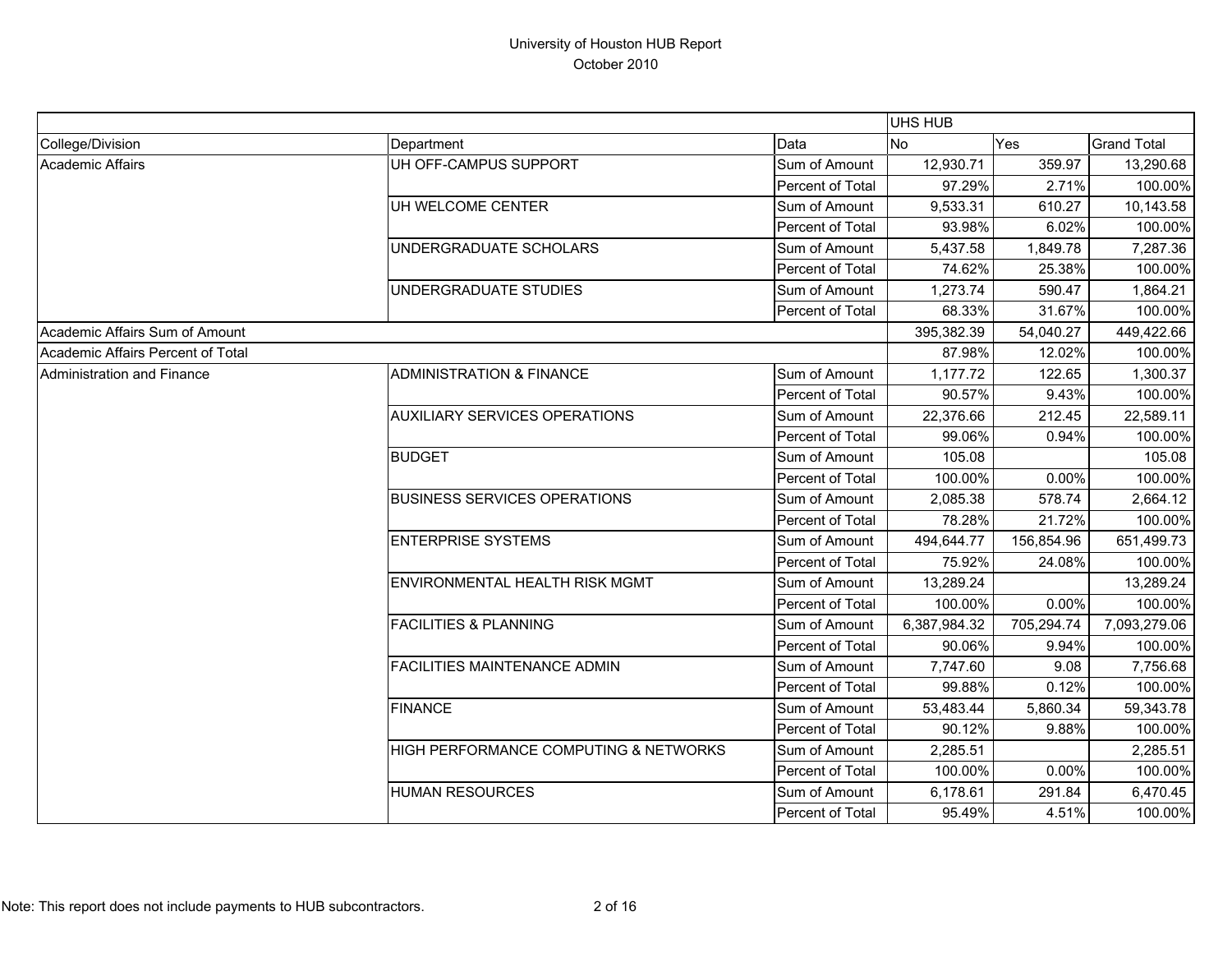|                            |                                        |                  | UHS HUB    |           |                    |
|----------------------------|----------------------------------------|------------------|------------|-----------|--------------------|
| College/Division           | Department                             | Data             | <b>No</b>  | Yes       | <b>Grand Total</b> |
| Administration and Finance | <b>INST - BUSINESS SERVICES</b>        | Sum of Amount    | 181,661.49 |           | 181,661.49         |
|                            |                                        | Percent of Total | 100.00%    | 0.00%     | 100.00%            |
|                            | MINOR AND PLANNED PROJECTS             | Sum of Amount    | 2,167.14   | 1,038.44  | 3,205.58           |
|                            |                                        | Percent of Total | 67.61%     | 32.39%    | 100.00%            |
|                            | ONE CARD PROGRAM                       | Sum of Amount    | 116,386.95 | 2,542.62  | 118,929.57         |
|                            |                                        | Percent of Total | 97.86%     | 2.14%     | 100.00%            |
|                            | PARKING & TRANSPORTATION OPERATIONS    | Sum of Amount    | 244,332.66 | 5,581.15  | 249,913.81         |
|                            |                                        | Percent of Total | 97.77%     | 2.23%     | 100.00%            |
|                            | PHY PLANT-AUTOMOTIVE                   | Sum of Amount    | 10,995.84  | 2,938.10  | 13,933.94          |
|                            |                                        | Percent of Total | 78.91%     | 21.09%    | 100.00%            |
|                            | PHY PLANT-CENTRAL FACILITY SERVICES    | Sum of Amount    | 13,827.95  |           | 13,827.95          |
|                            |                                        | Percent of Total | 100.00%    | 0.00%     | 100.00%            |
|                            | PHY PLANT-CUSTODIAL SVCS               | Sum of Amount    | 8,355.98   | 621.20    | 8,977.18           |
|                            |                                        | Percent of Total | 93.08%     | 6.92%     | 100.00%            |
|                            | PHY PLANT-GROUNDS MAINT                | Sum of Amount    | 46,956.33  | 189.75    | 47,146.08          |
|                            |                                        | Percent of Total | 99.60%     | 0.40%     | 100.00%            |
|                            | PHY PLANT-SKILLED TRADES               | Sum of Amount    | 7,505.56   | 1,748.00  | 9,253.56           |
|                            |                                        | Percent of Total | 81.11%     | 18.89%    | 100.00%            |
|                            | PHY PLANT-SOLID WASTE                  | Sum of Amount    | 11,558.36  |           | 11,558.36          |
|                            |                                        | Percent of Total | 100.00%    | 0.00%     | 100.00%            |
|                            | PHY PLANT-UTILITY & TECHNICAL SERVICES | Sum of Amount    | 102,595.51 | 8,872.79  | 111,468.30         |
|                            |                                        | Percent of Total | 92.04%     | 7.96%     | 100.00%            |
|                            | <b>PHYSICAL PLANT</b>                  | Sum of Amount    | 81,681.89  | 81,496.45 | 163,178.34         |
|                            |                                        | Percent of Total | 50.06%     | 49.94%    | 100.00%            |
|                            | <b>POLICE</b>                          | Sum of Amount    | 60,798.43  | 51,856.51 | 112,654.94         |
|                            |                                        | Percent of Total | 53.97%     | 46.03%    | 100.00%            |
|                            | POSTAL SERVICES OPERATIONS             | Sum of Amount    | 10,672.87  | 316.00    | 10,988.87          |
|                            |                                        | Percent of Total | 97.12%     | 2.88%     | 100.00%            |
|                            | PRINTING OPERATIONS                    | Sum of Amount    | 74,470.47  |           | 74,470.47          |
|                            |                                        | Percent of Total | 100.00%    | 0.00%     | 100.00%            |
|                            | PURCHASED UTILITIES                    | Sum of Amount    | 1,454.00   |           | 1,454.00           |
|                            |                                        | Percent of Total | 100.00%    | 0.00%     | 100.00%            |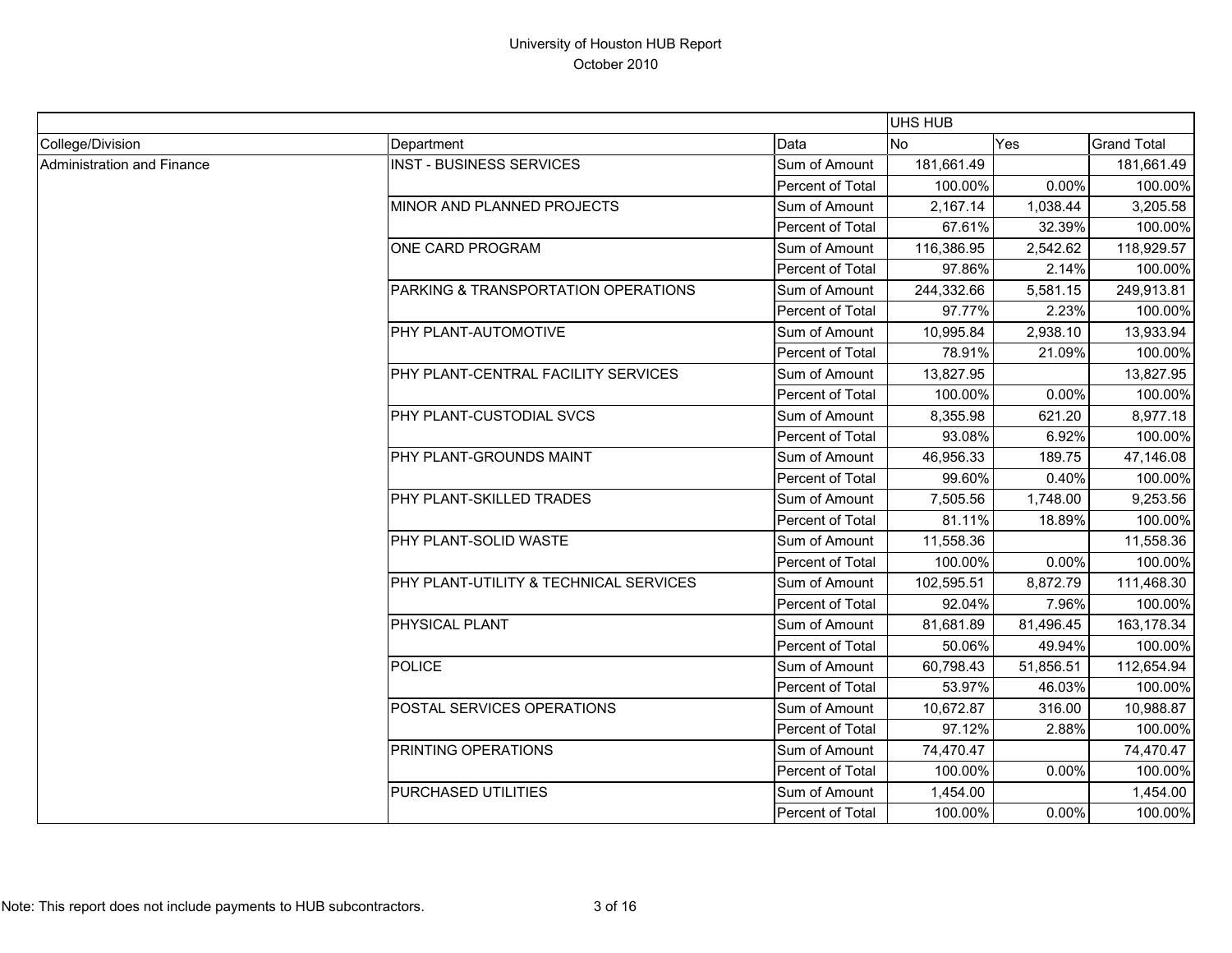|                                             |                                          |                  | <b>UHS HUB</b> |              |                    |
|---------------------------------------------|------------------------------------------|------------------|----------------|--------------|--------------------|
| College/Division                            | Department                               | Data             | <b>No</b>      | Yes          | <b>Grand Total</b> |
| Administration and Finance                  | STUDENT FINANCIAL SERVICES               | Sum of Amount    | 14,962.56      | 15,275.49    | 30,238.05          |
|                                             |                                          | Percent of Total | 49.48%         | 50.52%       | 100.00%            |
|                                             | <b>TECHNOLOGY SERVICES &amp; SUPPORT</b> | Sum of Amount    | 136,699.02     | 86,385.78    | 223,084.80         |
|                                             |                                          | Percent of Total | 61.28%         | 38.72%       | 100.00%            |
|                                             | <b>UIT SECURITY</b>                      | Sum of Amount    | 29,410.84      | 297.87       | 29,708.71          |
|                                             |                                          | Percent of Total | 99.00%         | 1.00%        | 100.00%            |
|                                             | UNIV PROPERTY SERVICES OPERATIONS        | Sum of Amount    | 278,594.00     |              | 278,594.00         |
|                                             |                                          | Percent of Total | 100.00%        | 0.00%        | 100.00%            |
|                                             | UNIVERSITY INFORMATION TECHNOLOGY        | Sum of Amount    | 24,873.98      | 24,016.33    | 48,890.31          |
|                                             |                                          | Percent of Total | 50.88%         | 49.12%       | 100.00%            |
| Administration and Finance Sum of Amount    |                                          |                  | 8,451,320.16   | 1,152,401.28 | 9,603,721.44       |
| Administration and Finance Percent of Total |                                          |                  | 88.00%         | 12.00%       | 100.00%            |
| Architecture                                | <b>DEAN, ARCHITECTURE</b>                | Sum of Amount    | 60,834.53      | 9,959.75     | 70,794.28          |
|                                             |                                          | Percent of Total | 85.93%         | 14.07%       | 100.00%            |
| Architecture Sum of Amount                  |                                          |                  | 60,834.53      | 9,959.75     | 70,794.28          |
| Architecture Percent of Total               |                                          |                  | 85.93%         | 14.07%       | 100.00%            |
| <b>Athletics</b>                            | <b>INTERCOLLEGIATE ATHLETICS</b>         | Sum of Amount    | 1,034,487.89   | 221,741.72   | 1,256,229.61       |
|                                             |                                          | Percent of Total | 82.35%         | 17.65%       | 100.00%            |
| <b>Athletics Sum of Amount</b>              |                                          |                  | 1,034,487.89   | 221,741.72   | 1,256,229.61       |
| <b>Athletics Percent of Total</b>           |                                          |                  | 82.35%         | 17.65%       | 100.00%            |
| <b>Business Administration</b>              | ACCOUNTANCY AND TAXATION                 | Sum of Amount    | 1,602.72       | 1,235.01     | 2,837.73           |
|                                             |                                          | Percent of Total | 56.48%         | 43.52%       | 100.00%            |
|                                             | ACCOUNTING CERTIFICATE PROGRAM           | Sum of Amount    | 7,502.18       | 868.78       | 8,370.96           |
|                                             |                                          | Percent of Total | 89.62%         | 10.38%       | 100.00%            |
|                                             | <b>BAUER CAREER SERVICES CTR</b>         | Sum of Amount    | 3,164.70       | 795.31       | 3,960.01           |
|                                             |                                          | Percent of Total | 79.92%         | 20.08%       | 100.00%            |
|                                             | <b>BAUER COMMUNICATIONS</b>              | Sum of Amount    | 15,490.11      |              | 15,490.11          |
|                                             |                                          | Percent of Total | 100.00%        | 0.00%        | 100.00%            |
|                                             | <b>BAUER DIVISION OF TECHNOLOGY</b>      | Sum of Amount    | 3,966.87       | 1,526.52     | 5,493.39           |
|                                             |                                          | Percent of Total | 72.21%         | 27.79%       | 100.00%            |
|                                             | DEAN'S OFFICE, BAUER COLLEGE             | Sum of Amount    | 51,349.97      | 53,843.40    | 105,193.37         |
|                                             |                                          | Percent of Total | 48.81%         | 51.19%       | 100.00%            |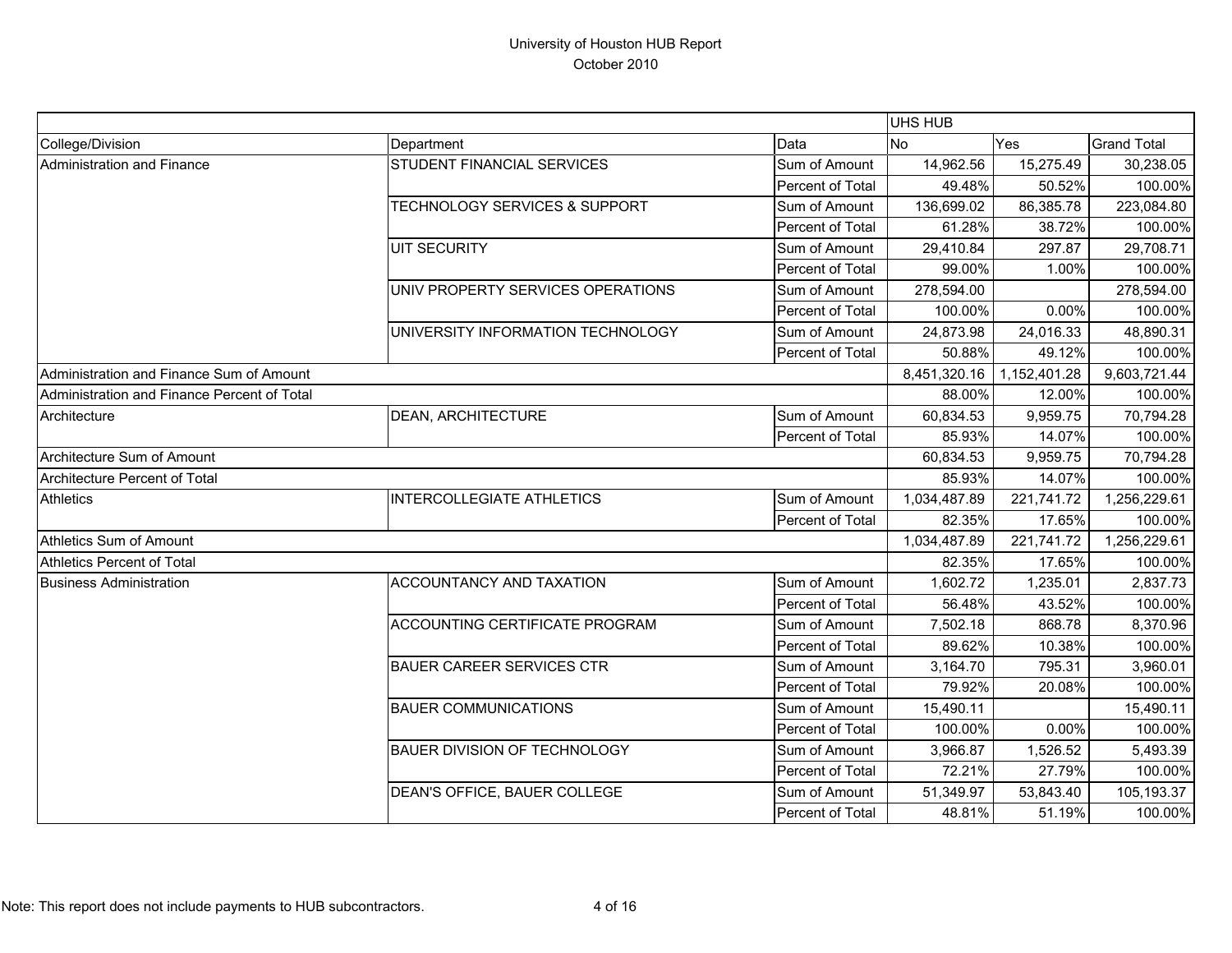|                                               |                                       |                         | UHS HUB    |           |                    |
|-----------------------------------------------|---------------------------------------|-------------------------|------------|-----------|--------------------|
| College/Division                              | Department                            | Data                    | No         | Yes       | <b>Grand Total</b> |
| <b>Business Administration</b>                | DECISION AND INFORMATION SCIEN        | Sum of Amount           | 2,916.70   |           | 2,916.70           |
|                                               |                                       | Percent of Total        | 100.00%    | 0.00%     | 100.00%            |
|                                               | EXECUTIVE DEGREE PROGRAMS             | Sum of Amount           | 24,330.47  | 5,237.82  | 29,568.29          |
|                                               |                                       | Percent of Total        | 82.29%     | 17.71%    | 100.00%            |
|                                               | FINANCE-BAUER COLLEGE                 | Sum of Amount           | 14,134.95  | 1,046.46  | 15,181.41          |
|                                               |                                       | Percent of Total        | 93.11%     | 6.89%     | 100.00%            |
|                                               | <b>GLOBAL ENERGY MGMT INST</b>        | Sum of Amount           | 3,408.61   |           | 3,408.61           |
|                                               |                                       | <b>Percent of Total</b> | 100.00%    | 0.00%     | 100.00%            |
|                                               | MANAGEMENT-BAUER COLLEGE              | Sum of Amount           | 5,287.01   | 1,233.57  | 6,520.58           |
|                                               |                                       | Percent of Total        | 81.08%     | 18.92%    | 100.00%            |
|                                               | MARKETING-BAUER COLLEGE               | Sum of Amount           | 2,052.79   | 1,166.84  | 3,219.63           |
|                                               |                                       | Percent of Total        | 63.76%     | 36.24%    | 100.00%            |
|                                               | <b>MBA STUDENT SERVICES CENTER</b>    | Sum of Amount           | 5,674.05   | 5,667.55  | 11,341.60          |
|                                               |                                       | Percent of Total        | 50.03%     | 49.97%    | 100.00%            |
|                                               | SALES EXCELLENCE INSTITUTE            | Sum of Amount           | 7,324.61   | 493.65    | 7,818.26           |
|                                               |                                       | Percent of Total        | 93.69%     | 6.31%     | 100.00%            |
|                                               | SMALL BUSINESS DEV CENTER             | Sum of Amount           | 29,527.34  | 4,766.52  | 34,293.86          |
|                                               |                                       | Percent of Total        | 86.10%     | 13.90%    | 100.00%            |
|                                               | UNDERGRAD BUSINESS PROG               | Sum of Amount           | 1,438.62   | 1,037.32  | 2,475.94           |
|                                               |                                       | <b>Percent of Total</b> | 58.10%     | 41.90%    | 100.00%            |
|                                               | <b>WOLFF CTR FOR ENTREPRENEURSHIP</b> | Sum of Amount           | 808.10     | 357.67    | 1,165.77           |
|                                               |                                       | Percent of Total        | 69.32%     | 30.68%    | 100.00%            |
| Business Administration Sum of Amount         |                                       |                         | 179,979.80 | 79,276.42 | 259,256.22         |
| Business Administration Percent of Total      |                                       |                         | 69.42%     | 30.58%    | 100.00%            |
| Chancellor/President                          | AFFIRMATIVE ACTION                    | Sum of Amount           | 65.03      |           | 65.03              |
|                                               |                                       | Percent of Total        | 100.00%    | 0.00%     | 100.00%            |
|                                               | <b>PRESIDENT</b>                      | Sum of Amount           | 5,066.85   | 1,001.30  | 6,068.15           |
|                                               |                                       | Percent of Total        | 83.50%     | 16.50%    | 100.00%            |
|                                               | STAFF COUNCIL                         | Sum of Amount           | 3,513.00   | 0.00      | 3,513.00           |
|                                               |                                       | Percent of Total        | 100.00%    | 0.00%     | 100.00%            |
| Chancellor/President Sum of Amount            |                                       |                         | 8,644.88   | 1,001.30  | 9,646.18           |
| <b>IChancellor/President Percent of Total</b> |                                       |                         | 89.62%     | 10.38%    | 100.00%            |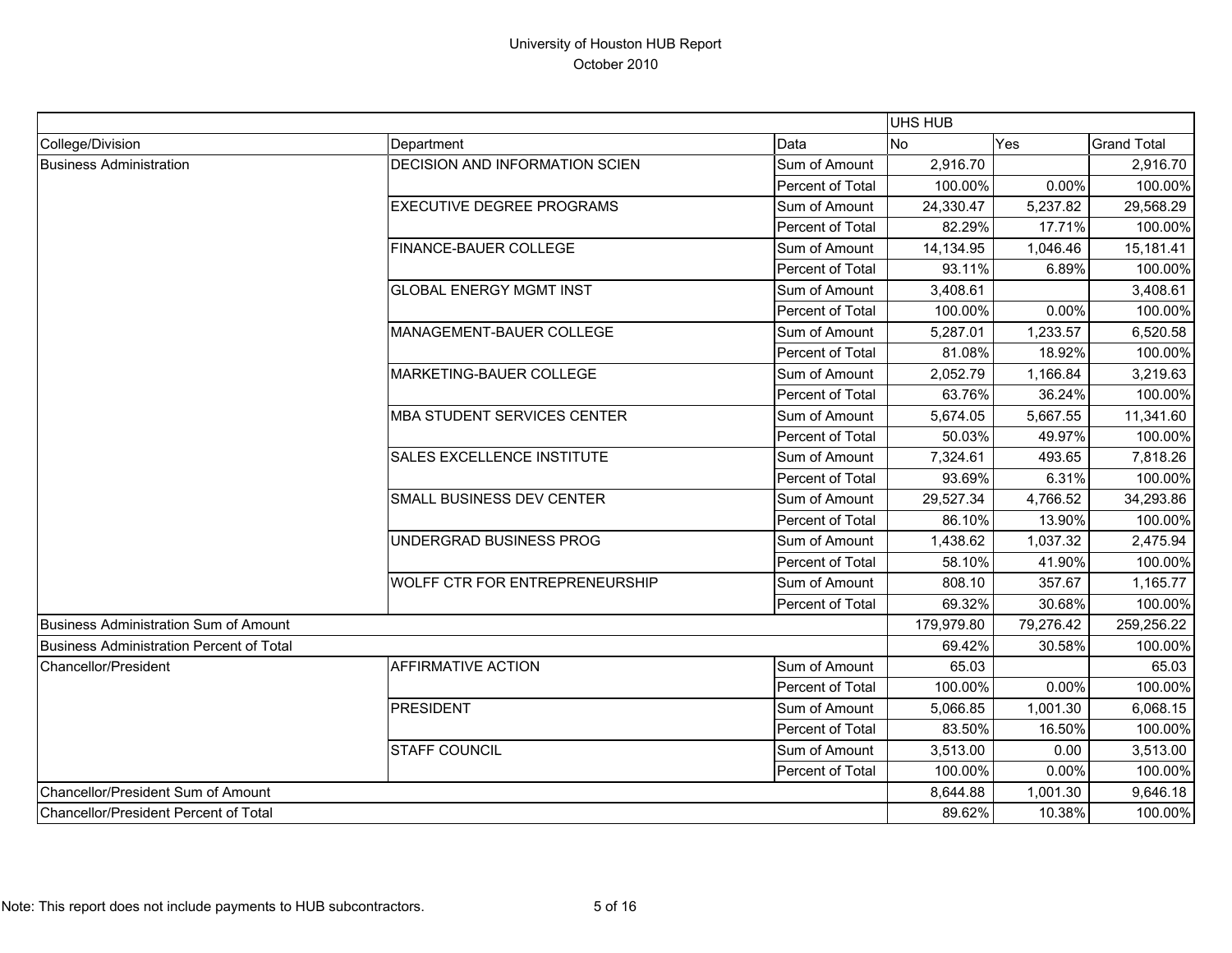|                                   |                                          |                         | <b>UHS HUB</b> |           |                    |
|-----------------------------------|------------------------------------------|-------------------------|----------------|-----------|--------------------|
| College/Division                  | Department                               | Data                    | No             | Yes       | <b>Grand Total</b> |
| Education                         | <b>ASIAN AMERICAN STUDIES</b>            | Sum of Amount           | 1,880.10       | 1,442.10  | 3,322.20           |
|                                   |                                          | Percent of Total        | 56.59%         | 43.41%    | 100.00%            |
|                                   | CENTER FOR INFO TECH IN EDUCATION        | Sum of Amount           | 10,008.66      | 1,483.72  | 11,492.38          |
|                                   |                                          | Percent of Total        | 87.09%         | 12.91%    | 100.00%            |
|                                   | CONSISTENCY MGMT & COOP DISCIP           | Sum of Amount           | 10,528.38      | 2,187.64  | 12,716.02          |
|                                   |                                          | Percent of Total        | 82.80%         | 17.20%    | 100.00%            |
|                                   | <b>CURRICULUM AND INSTRUCTION</b>        | Sum of Amount           | 34,288.28      | 7,619.29  | 41,907.57          |
|                                   |                                          | <b>Percent of Total</b> | 81.82%         | 18.18%    | 100.00%            |
|                                   | <b>DEAN, EDUCATION</b>                   | Sum of Amount           | 16,755.16      | 1,123.50  | 17,878.66          |
|                                   |                                          | Percent of Total        | 93.72%         | 6.28%     | 100.00%            |
|                                   | <b>EDUC EFFECTIVENESS &amp; OUTREACH</b> | Sum of Amount           | 2,910.00       | 241.36    | 3,151.36           |
|                                   |                                          | Percent of Total        | 92.34%         | 7.66%     | 100.00%            |
|                                   | <b>EDUCATIONAL PSYCHOLOGY</b>            | Sum of Amount           | 2,047.65       | 3,483.14  | 5,530.79           |
|                                   |                                          | Percent of Total        | 37.02%         | 62.98%    | 100.00%            |
|                                   | <b>INSTITUTE FOR URBAN EDUCATION</b>     | Sum of Amount           |                | 915.59    | 915.59             |
|                                   |                                          | Percent of Total        | 0.00%          | 100.00%   | 100.00%            |
| Education Sum of Amount           |                                          |                         | 78,418.23      | 18,496.34 | 96,914.57          |
| <b>Education Percent of Total</b> |                                          |                         | 80.91%         | 19.09%    | 100.00%            |
| Engineering                       | <b>BIOMEDICAL ENGINEERING</b>            | Sum of Amount           | 1,735.85       | 387.50    | 2,123.35           |
|                                   |                                          | Percent of Total        | 81.75%         | 18.25%    | 100.00%            |
|                                   | <b>CHEMICAL ENGINEERING</b>              | Sum of Amount           | 332,250.55     | 6,135.85  | 338,386.40         |
|                                   |                                          | Percent of Total        | 98.19%         | 1.81%     | 100.00%            |
|                                   | <b>CIVIL ENGINEERING</b>                 | Sum of Amount           | 28,491.48      | 912.06    | 29,403.54          |
|                                   |                                          | Percent of Total        | 96.90%         | 3.10%     | 100.00%            |
|                                   | COMPOSITE ENGR APPLICATIONS CT           | Sum of Amount           | 88.85          |           | 88.85              |
|                                   |                                          | Percent of Total        | 100.00%        | 0.00%     | 100.00%            |
|                                   | <b>CTR FOR INNOVATIVE GROUTING</b>       | Sum of Amount           |                | 808.16    | 808.16             |
|                                   |                                          | Percent of Total        | 0.00%          | 100.00%   | 100.00%            |
|                                   | <b>DEAN, ENGINEERING</b>                 | Sum of Amount           | 172,617.52     | 4,031.71  | 176,649.23         |
|                                   |                                          | Percent of Total        | 97.72%         | 2.28%     | 100.00%            |
|                                   | ELECTRICAL ENGINEERING                   | Sum of Amount           | 294,309.32     | 6,565.57  | 300,874.89         |
|                                   |                                          | Percent of Total        | 97.82%         | 2.18%     | 100.00%            |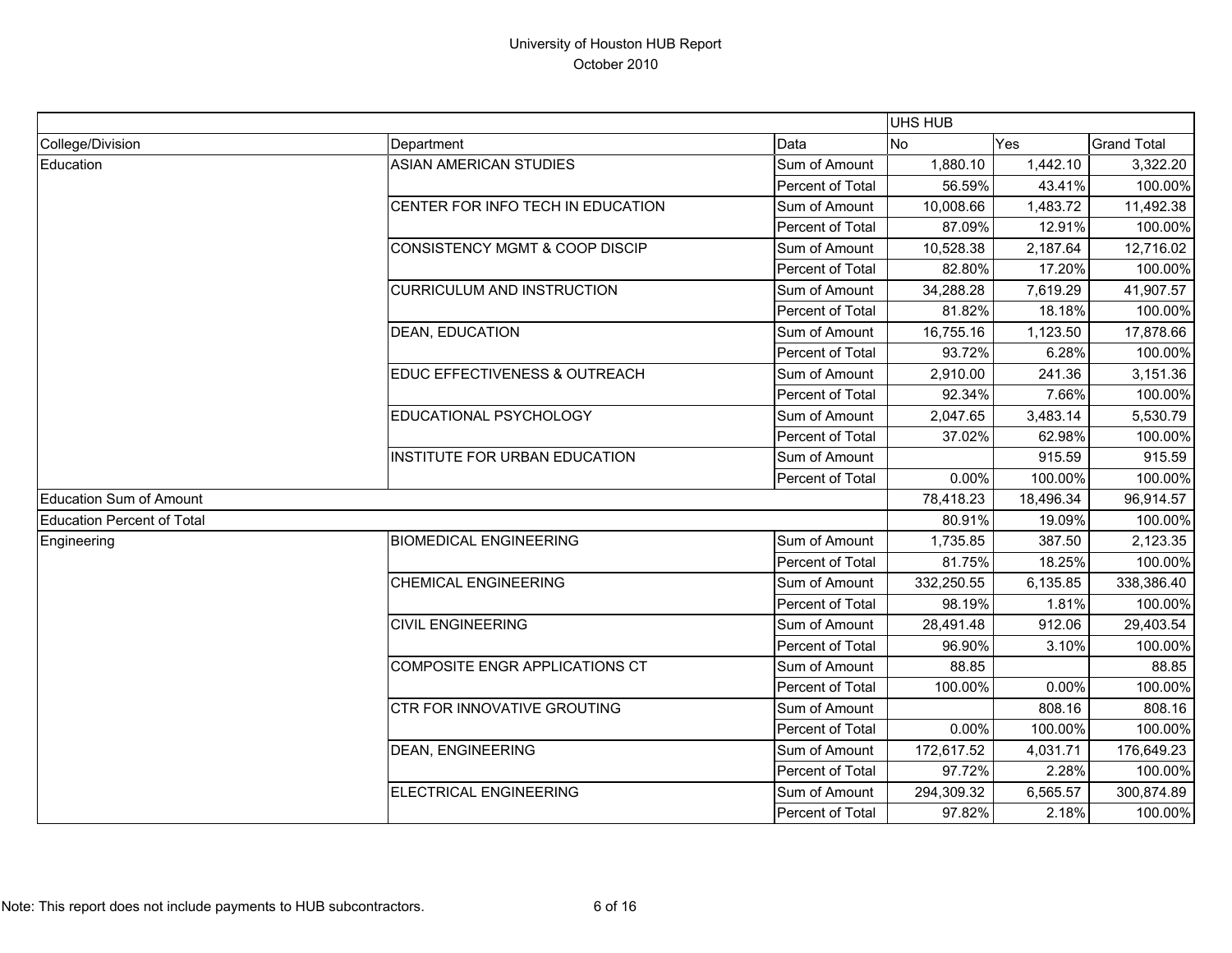|                                                  |                                                     |                  | <b>UHS HUB</b> |           |                    |
|--------------------------------------------------|-----------------------------------------------------|------------------|----------------|-----------|--------------------|
| College/Division                                 | Department                                          | Data             | <b>No</b>      | Yes       | <b>Grand Total</b> |
| Engineering                                      | <b>ENGINEERING SERVICES</b>                         | Sum of Amount    | 219.00         | 811.94    | 1,030.94           |
|                                                  |                                                     | Percent of Total | 21.24%         | 78.76%    | 100.00%            |
|                                                  | <b>INDUSTRIAL ENGINEERING</b>                       | Sum of Amount    | 3,646.60       | 213.03    | 3,859.63           |
|                                                  |                                                     | Percent of Total | 94.48%         | 5.52%     | 100.00%            |
|                                                  | MECHANICAL ENGINEERING                              | Sum of Amount    | 42,982.17      | 2,936.19  | 45,918.36          |
|                                                  |                                                     | Percent of Total | 93.61%         | 6.39%     | 100.00%            |
|                                                  | NATL CTR FOR AIRBORNE LASER MAPPING                 | Sum of Amount    | 3,972.07       |           | 3,972.07           |
|                                                  |                                                     | Percent of Total | 100.00%        | 0.00%     | 100.00%            |
|                                                  | <b>WIND ENERGY CENTER</b>                           | Sum of Amount    | 658.13         |           | 658.13             |
|                                                  |                                                     | Percent of Total | 100.00%        | 0.00%     | 100.00%            |
| <b>Engineering Sum of Amount</b>                 |                                                     |                  | 880,971.54     | 22,802.01 | 903,773.55         |
| <b>Engineering Percent of Total</b>              |                                                     |                  | 97.48%         | 2.52%     | 100.00%            |
| <b>Graduate College of Social Work</b>           | ADMISSIONS-GCSW                                     | Sum of Amount    | 31.61          |           | 31.61              |
|                                                  |                                                     | Percent of Total | 100.00%        | 0.00%     | 100.00%            |
|                                                  | <b>AMERICAN HUMANICS</b>                            | Sum of Amount    | 252.83         |           | 252.83             |
|                                                  |                                                     | Percent of Total | 100.00%        | 0.00%     | 100.00%            |
|                                                  | CHILD & FAMILY CTR FOR INNOVATIVE RESEARCH          | Sum of Amount    | 10,111.90      | 669.16    | 10,781.06          |
|                                                  |                                                     | Percent of Total | 93.79%         | 6.21%     | 100.00%            |
|                                                  | CTR DRUG & SOCIAL POLICY RESRC                      | Sum of Amount    | 3,762.54       | 511.39    | 4,273.93           |
|                                                  |                                                     | Percent of Total | 88.03%         | 11.97%    | 100.00%            |
|                                                  | <b>DEAN, SOCIAL WORK</b>                            | Sum of Amount    | 277.65         | 11,486.05 | 11,763.70          |
|                                                  |                                                     | Percent of Total | 2.36%          | 97.64%    | 100.00%            |
|                                                  | <b>GCSW INFORMATION TECHNOLOGY</b>                  | Sum of Amount    | 3,878.40       | 4,510.30  | 8,388.70           |
|                                                  |                                                     | Percent of Total | 46.23%         | 53.77%    | 100.00%            |
|                                                  | <b>OFFICE FOR DRUG &amp; SOCIAL POLICY RESEARCH</b> | Sum of Amount    |                | 379.04    | 379.04             |
|                                                  |                                                     | Percent of Total | 0.00%          | 100.00%   | 100.00%            |
|                                                  | OFFICE OF COMMUNITY PROJECTS                        | Sum of Amount    | 1,081.50       |           | 1,081.50           |
|                                                  |                                                     | Percent of Total | 100.00%        | 0.00%     | 100.00%            |
|                                                  | PHD PROGRAM                                         | Sum of Amount    | 1,125.00       |           | 1,125.00           |
|                                                  |                                                     | Percent of Total | 100.00%        | 0.00%     | 100.00%            |
| Graduate College of Social Work Sum of Amount    |                                                     |                  | 20,521.43      | 17,555.94 | 38,077.37          |
| Graduate College of Social Work Percent of Total |                                                     |                  | 53.89%         | 46.11%    | 100.00%            |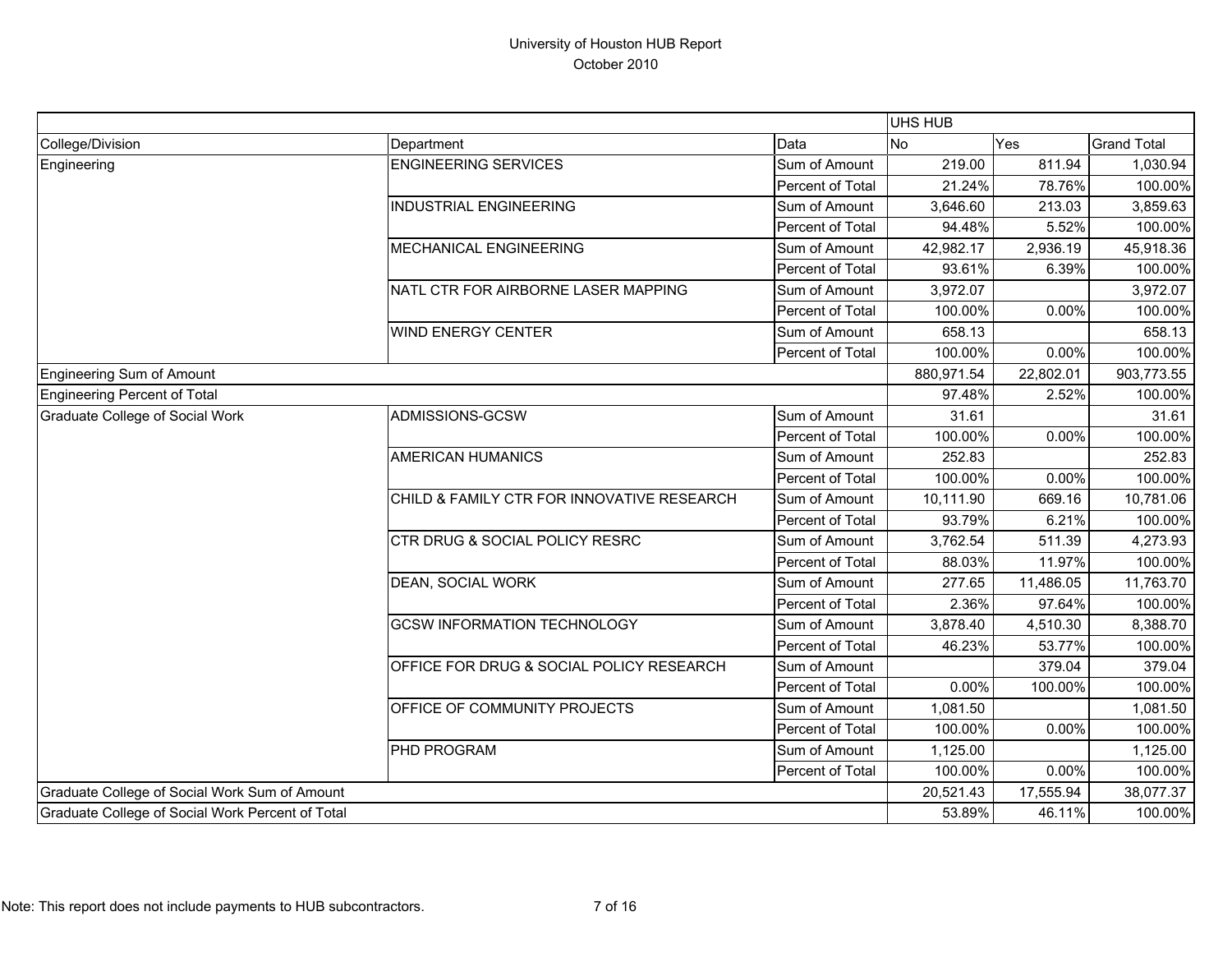|                                                  |                                   |                  | <b>UHS HUB</b> |            |                    |
|--------------------------------------------------|-----------------------------------|------------------|----------------|------------|--------------------|
| College/Division                                 | Department                        | Data             | No             | Yes        | <b>Grand Total</b> |
| <b>Honors College</b>                            | DEAN, HONORS COLLEGE              | Sum of Amount    | 3,584.08       | 6,900.46   | 10,484.54          |
|                                                  |                                   | Percent of Total | 34.18%         | 65.82%     | 100.00%            |
|                                                  | <b>HOUSTON TEACHERS INSTITUTE</b> | Sum of Amount    | 174.36         |            | 174.36             |
|                                                  |                                   | Percent of Total | 100.00%        | 0.00%      | 100.00%            |
| Honors College Sum of Amount                     |                                   |                  | 3,758.44       | 6,900.46   | 10,658.90          |
| Honors College Percent of Total                  |                                   |                  | 35.26%         | 64.74%     | 100.00%            |
| Hotel and Restaurant Management                  | DEAN, HOTEL & RESTAURANT MANAG    | Sum of Amount    | 10,123.02      | 517.80     | 10,640.82          |
|                                                  |                                   | Percent of Total | 95.13%         | 4.87%      | 100.00%            |
|                                                  | HOTEL AND RESTAURANT MANAGEMENT   | Sum of Amount    | 442,529.64     | 8.98       | 442,538.62         |
|                                                  |                                   | Percent of Total | 100.00%        | 0.00%      | 100.00%            |
| Hotel and Restaurant Management Sum of Amount    |                                   |                  | 452,652.66     | 526.78     | 453,179.44         |
| Hotel and Restaurant Management Percent of Total |                                   |                  | 99.88%         | 0.12%      | 100.00%            |
| Law Center                                       | ASSOCIATE DEAN, LAW               | Sum of Amount    | 75.25          | 385.91     | 461.16             |
|                                                  |                                   | Percent of Total | 16.32%         | 83.68%     | 100.00%            |
|                                                  | <b>BLAKELEY INSTITUTE</b>         | Sum of Amount    | 2,461.17       | 455.53     | 2,916.70           |
|                                                  |                                   | Percent of Total | 84.38%         | 15.62%     | 100.00%            |
|                                                  | <b>BUSINESS SERVICES, LAW</b>     | Sum of Amount    |                | 4,183.50   | 4,183.50           |
|                                                  |                                   | Percent of Total | 0.00%          | 100.00%    | 100.00%            |
|                                                  | CAREER SERVICES, LAW              | Sum of Amount    | 825.92         |            | 825.92             |
|                                                  |                                   | Percent of Total | 100.00%        | 0.00%      | 100.00%            |
|                                                  | DEAN, LAW                         | Sum of Amount    | 10,075.45      | 187,843.39 | 197,918.84         |
|                                                  |                                   | Percent of Total | 5.09%          | 94.91%     | 100.00%            |
|                                                  | <b>EXTERNAL AFFAIRS, LAW</b>      | Sum of Amount    | 342.28         | 189.92     | 532.20             |
|                                                  |                                   | Percent of Total | 64.31%         | 35.69%     | 100.00%            |
|                                                  | FACILITIES, LAW                   | Sum of Amount    | 6,397.24       | 3,412.76   | 9,810.00           |
|                                                  |                                   | Percent of Total | 65.21%         | 34.79%     | 100.00%            |
|                                                  | <b>FACULTY SUPPORT LAW</b>        | Sum of Amount    | 434.44         | 4,573.83   | 5,008.27           |
|                                                  |                                   | Percent of Total | 8.67%          | 91.33%     | 100.00%            |
|                                                  | HEALTH LAW & POLICY INSTITUTE     | Sum of Amount    | 4,717.30       | 2,040.25   | 6,757.55           |
|                                                  |                                   | Percent of Total | 69.81%         | 30.19%     | 100.00%            |
|                                                  | LAW                               | Sum of Amount    |                | 1,569.47   | 1,569.47           |
|                                                  |                                   | Percent of Total | 0.00%          | 100.00%    | 100.00%            |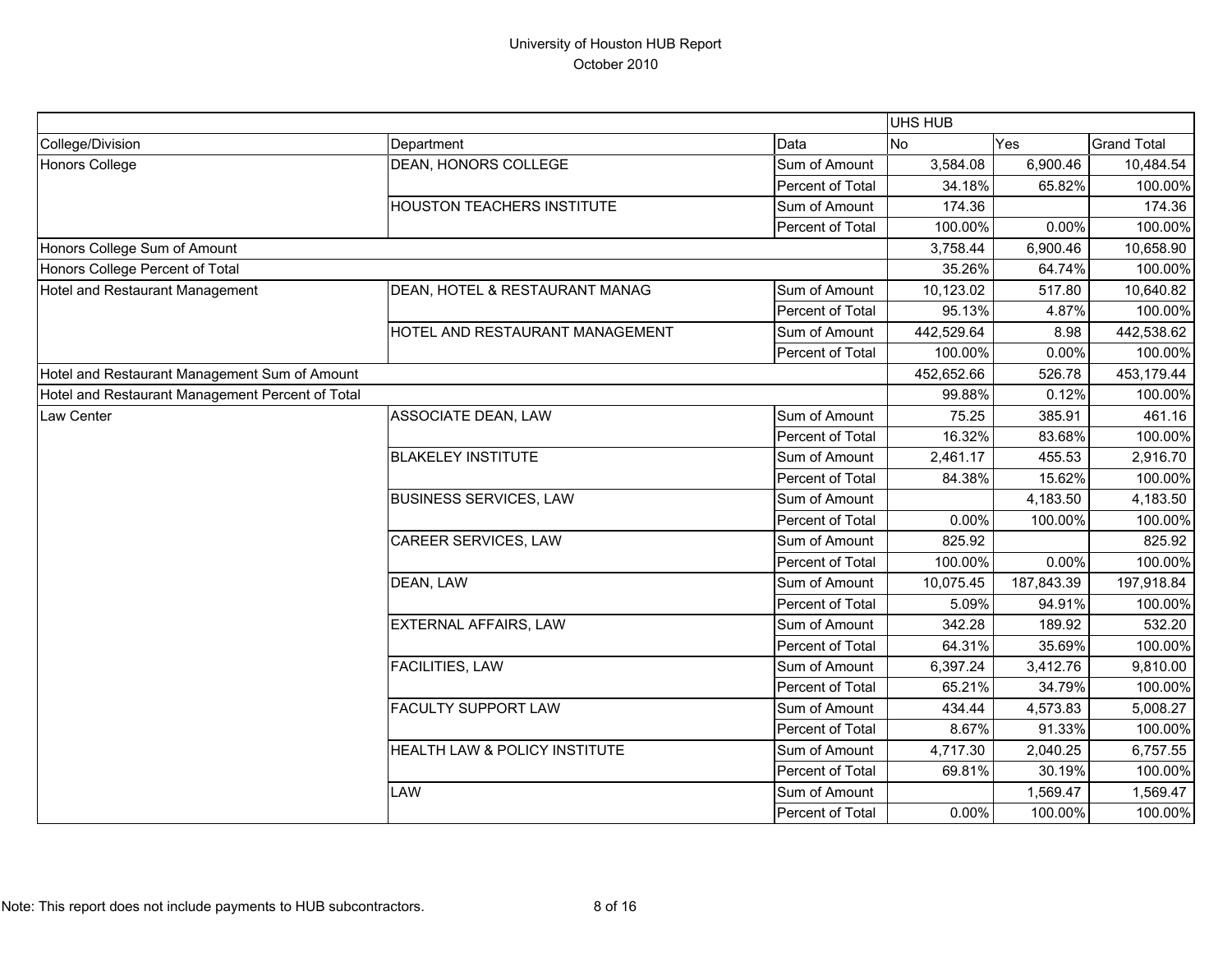|                                         |                               |                  | UHS HUB   |            |                    |
|-----------------------------------------|-------------------------------|------------------|-----------|------------|--------------------|
| College/Division                        | Department                    | Data             | <b>No</b> | Yes        | <b>Grand Total</b> |
| Law Center                              | LAW INFORMATION TECHNOLOGY    | Sum of Amount    | 4,269.43  | 15,662.41  | 19,931.84          |
|                                         |                               | Percent of Total | 21.42%    | 78.58%     | 100.00%            |
|                                         | <b>LAW LIBRARY</b>            | Sum of Amount    | 52,297.04 |            | 52,297.04          |
|                                         |                               | Percent of Total | 100.00%   | 0.00%      | 100.00%            |
|                                         | LEGAL AID CLINIC, LAW         | Sum of Amount    | 586.69    | 254.84     | 841.53             |
|                                         |                               | Percent of Total | 69.72%    | 30.28%     | 100.00%            |
|                                         | LEGAL RESEARCH & WRITING, LAW | Sum of Amount    | 1,330.69  |            | 1,330.69           |
|                                         |                               | Percent of Total | 100.00%   | 0.00%      | 100.00%            |
|                                         | PUBLIC RELS & MARKETING, LAW  | Sum of Amount    | 1,000.00  |            | 1,000.00           |
|                                         |                               | Percent of Total | 100.00%   | 0.00%      | 100.00%            |
|                                         | STUDENT ORGANIZATION, LAW     | Sum of Amount    | 2,681.55  |            | 2,681.55           |
|                                         |                               | Percent of Total | 100.00%   | 0.00%      | 100.00%            |
|                                         | STUDENT SERVICES, LAW         | Sum of Amount    | 9,979.78  | 1,246.11   | 11,225.89          |
|                                         |                               | Percent of Total | 88.90%    | 11.10%     | 100.00%            |
| Law Center Sum of Amount                |                               |                  | 97,474.23 | 221,817.92 | 319,292.15         |
| Law Center Percent of Total             |                               |                  | 30.53%    | 69.47%     | 100.00%            |
| <b>Liberal Arts and Social Sciences</b> | <b>AEROSPACE STUDIES</b>      | Sum of Amount    | 58.46     | 107.01     | 165.47             |
|                                         |                               | Percent of Total | 35.33%    | 64.67%     | 100.00%            |
|                                         | AFRICAN-AMERICAN STUDIES      | Sum of Amount    | 284.43    | 1,723.66   | 2,008.09           |
|                                         |                               | Percent of Total | 14.16%    | 85.84%     | 100.00%            |
|                                         | <b>ANTHROPOLOGY</b>           | Sum of Amount    | 57.00     |            | 57.00              |
|                                         |                               | Percent of Total | 100.00%   | 0.00%      | 100.00%            |
|                                         | <b>ART</b>                    | Sum of Amount    | 5,381.70  | 7,376.30   | 12,758.00          |
|                                         |                               | Percent of Total | 42.18%    | 57.82%     | 100.00%            |
|                                         | <b>ARTE PUBLICO</b>           | Sum of Amount    | 40,948.69 | 1,061.38   | 42,010.07          |
|                                         |                               | Percent of Total | 97.47%    | 2.53%      | 100.00%            |
|                                         | <b>BAND</b>                   | Sum of Amount    | 50,222.87 |            | 50,222.87          |
|                                         |                               | Percent of Total | 100.00%   | 0.00%      | 100.00%            |
|                                         | <b>BLAFFER GALLERY</b>        | Sum of Amount    | 7,592.02  | 470.11     | 8,062.13           |
|                                         |                               | Percent of Total | 94.17%    | 5.83%      | 100.00%            |
|                                         | CENTER FOR PUBLIC HISTORY     | Sum of Amount    | 2,195.00  | 49.73      | 2,244.73           |
|                                         |                               | Percent of Total | 97.78%    | 2.22%      | 100.00%            |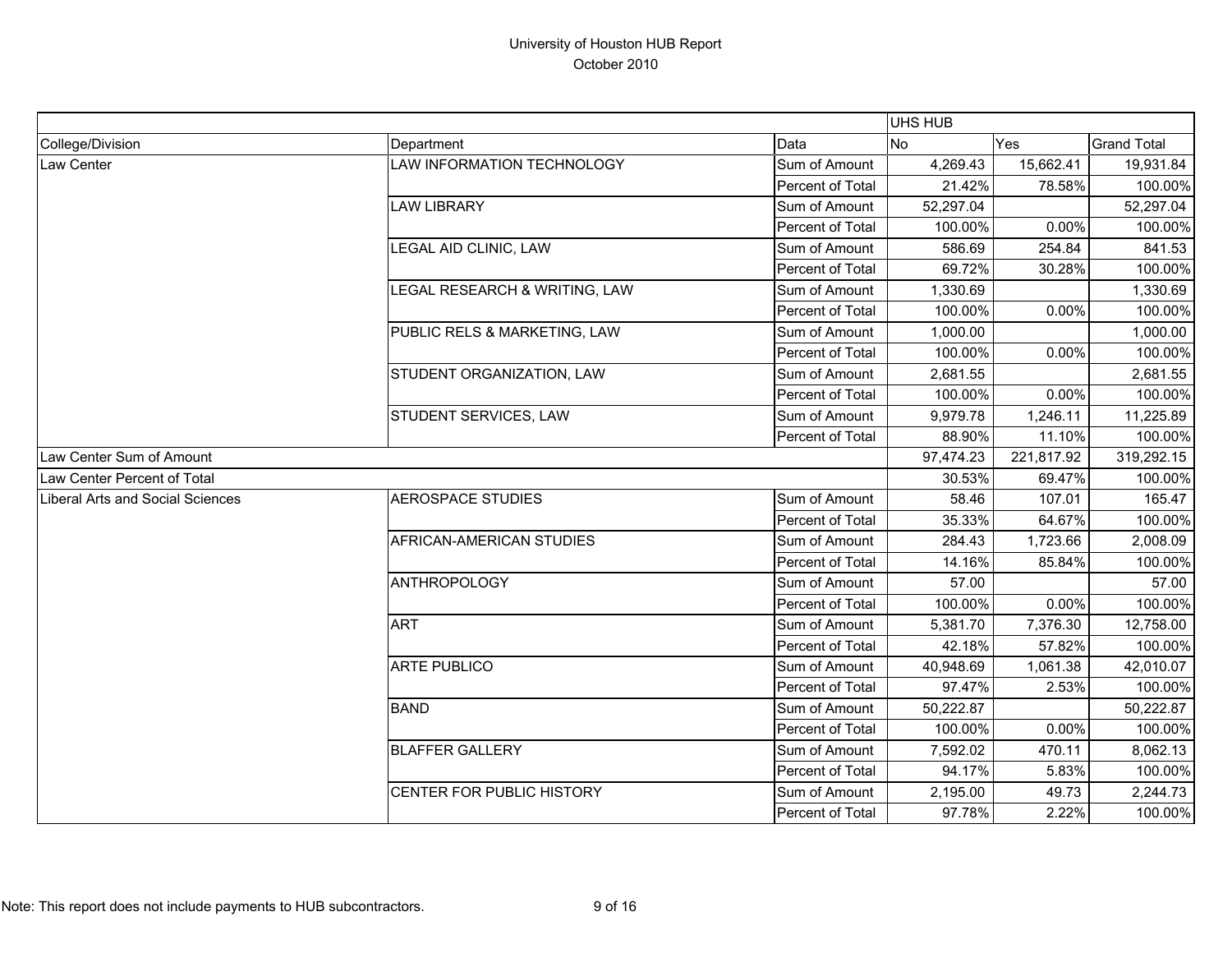|                                  |                                  |                  | UHS HUB    |          |                    |
|----------------------------------|----------------------------------|------------------|------------|----------|--------------------|
| College/Division                 | Department                       | Data             | <b>INo</b> | Yes      | <b>Grand Total</b> |
| Liberal Arts and Social Sciences | CENTER FOR PUBLIC POLICY         | Sum of Amount    | 15,240.83  | 175.21   | 15,416.04          |
|                                  |                                  | Percent of Total | 98.86%     | 1.14%    | 100.00%            |
|                                  | <b>COMMUNICATION</b>             | Sum of Amount    | 18,646.50  | 4,652.14 | 23,298.64          |
|                                  |                                  | Percent of Total | 80.03%     | 19.97%   | 100.00%            |
|                                  | <b>COMMUNICATIONS DISORDERS</b>  | Sum of Amount    | 3,931.49   | 333.89   | 4,265.38           |
|                                  |                                  | Percent of Total | 92.17%     | 7.83%    | 100.00%            |
|                                  | <b>CWMCA CENTER FOR THE ARTS</b> | Sum of Amount    | 11,576.19  | 184.03   | 11,760.22          |
|                                  |                                  | Percent of Total | 98.44%     | 1.56%    | 100.00%            |
|                                  | DEAN, LIBERAL ARTS & SOC SCI     | Sum of Amount    | 1,296.05   | 886.38   | 2,182.43           |
|                                  |                                  | Percent of Total | 59.39%     | 40.61%   | 100.00%            |
|                                  | <b>ECONOMICS</b>                 | Sum of Amount    | 6,620.57   | 318.00   | 6,938.57           |
|                                  |                                  | Percent of Total | 95.42%     | 4.58%    | 100.00%            |
|                                  | <b>ENGLISH</b>                   | Sum of Amount    | 13,810.84  | 5,186.46 | 18,997.30          |
|                                  |                                  | Percent of Total | 72.70%     | 27.30%   | 100.00%            |
|                                  | HEALTH AND HUMAN PERFORMANCE     | Sum of Amount    | 20,258.98  | 2,437.69 | 22,696.67          |
|                                  |                                  | Percent of Total | 89.26%     | 10.74%   | 100.00%            |
|                                  | <b>HISPANIC STUDIES</b>          | Sum of Amount    | 1,521.94   | 73.77    | 1,595.71           |
|                                  |                                  | Percent of Total | 95.38%     | 4.62%    | 100.00%            |
|                                  | <b>HISTORY</b>                   | Sum of Amount    | 3,052.87   | 1,354.22 | 4,407.09           |
|                                  |                                  | Percent of Total | 69.27%     | 30.73%   | 100.00%            |
|                                  | <b>MEXICAN-AMERICAN STUDIES</b>  | Sum of Amount    | 4,035.99   | 1,659.88 | 5,695.87           |
|                                  |                                  | Percent of Total | 70.86%     | 29.14%   | 100.00%            |
|                                  | <b>MILITARY SCIENCE</b>          | Sum of Amount    | 3,190.77   |          | 3,190.77           |
|                                  |                                  | Percent of Total | 100.00%    | 0.00%    | 100.00%            |
|                                  | MODERN AND CLASSICAL LANGUAGES   | Sum of Amount    | 2,170.89   | 387.01   | 2,557.90           |
|                                  |                                  | Percent of Total | 84.87%     | 15.13%   | 100.00%            |
|                                  | <b>MUSIC</b>                     | Sum of Amount    | 7,716.61   | 2,247.45 | 9,964.06           |
|                                  |                                  | Percent of Total | 77.44%     | 22.56%   | 100.00%            |
|                                  | POLITICAL SCIENCE                | Sum of Amount    | 661.44     | 1,394.30 | 2,055.74           |
|                                  |                                  | Percent of Total | 32.18%     | 67.82%   | 100.00%            |
|                                  | <b>PSYCHOLOGY</b>                | Sum of Amount    | 16,805.08  | 3,959.52 | 20,764.60          |
|                                  |                                  | Percent of Total | 80.93%     | 19.07%   | 100.00%            |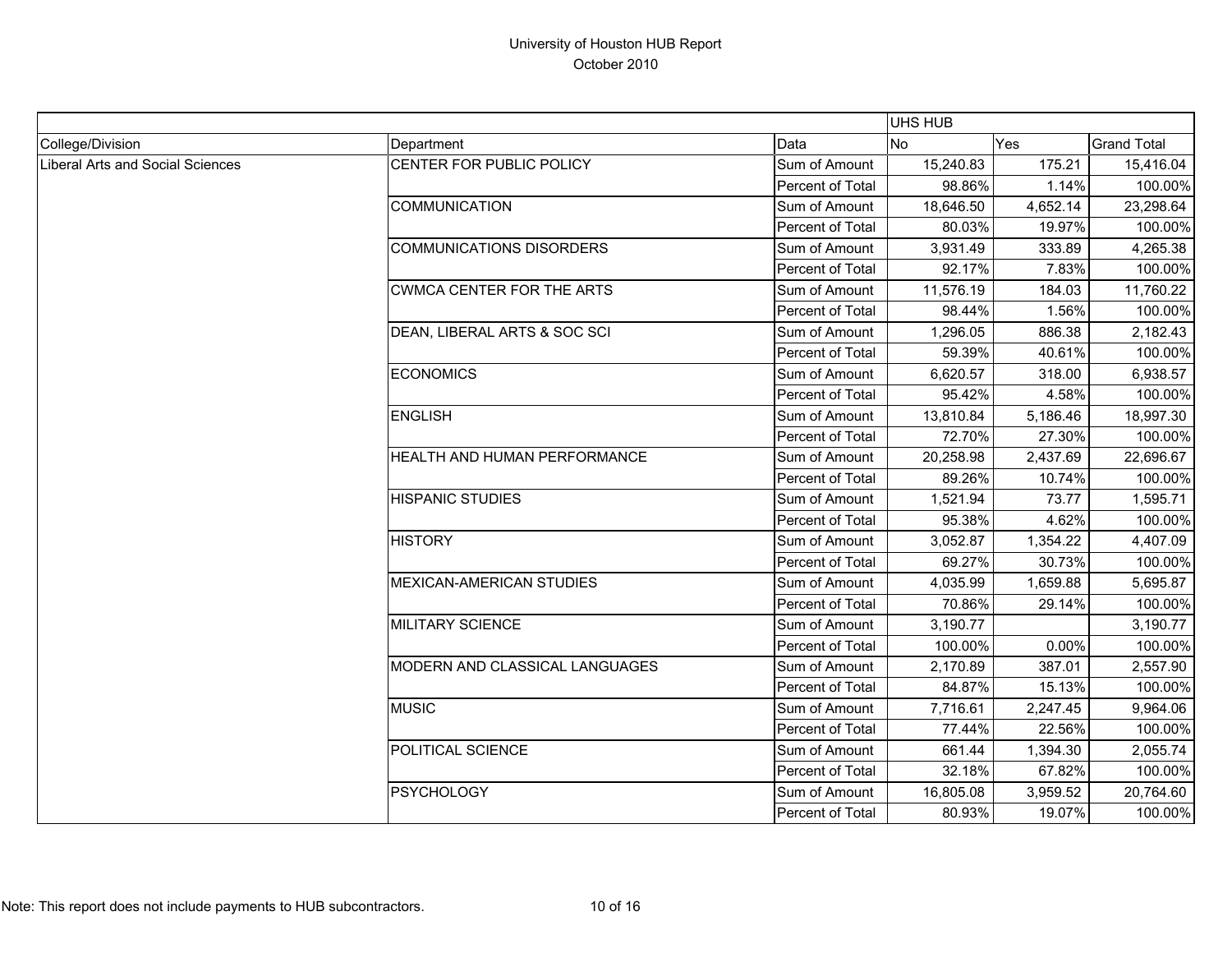|                                                   |                                            |                  | UHS HUB    |           |                    |
|---------------------------------------------------|--------------------------------------------|------------------|------------|-----------|--------------------|
| College/Division                                  | Department                                 | Data             | No         | Yes       | <b>Grand Total</b> |
| <b>Liberal Arts and Social Sciences</b>           | <b>RELIGIOUS STUDIES</b>                   | Sum of Amount    | 270.00     | 88.80     | 358.80             |
|                                                   |                                            | Percent of Total | 75.25%     | 24.75%    | 100.00%            |
|                                                   | <b>SOCIOLOGY</b>                           | Sum of Amount    | 12,063.66  | 1,437.40  | 13,501.06          |
|                                                   |                                            | Percent of Total | 89.35%     | 10.65%    | 100.00%            |
|                                                   | <b>THEATRE</b>                             | Sum of Amount    | 23,068.95  | 1,345.42  | 24,414.37          |
|                                                   |                                            | Percent of Total | 94.49%     | 5.51%     | 100.00%            |
|                                                   | WOMEN'S, GENDER, AND SEXUALITY STUDIES     | Sum of Amount    | 5,319.14   | 200.11    | 5,519.25           |
|                                                   |                                            | Percent of Total | 96.37%     | 3.63%     | 100.00%            |
|                                                   | <b>WRITING CENTER</b>                      | Sum of Amount    | 3,696.34   | 1,107.95  | 4,804.29           |
|                                                   |                                            | Percent of Total | 76.94%     | 23.06%    | 100.00%            |
| Liberal Arts and Social Sciences Sum of Amount    |                                            |                  | 281,695.30 | 40,217.82 | 321,913.12         |
| Liberal Arts and Social Sciences Percent of Total |                                            |                  | 87.51%     | 12.49%    | 100.00%            |
| Library                                           | UNIVERSITY LIBRARIES                       | Sum of Amount    | 645,434.36 | 37,568.95 | 683,003.31         |
|                                                   |                                            | Percent of Total | 94.50%     | 5.50%     | 100.00%            |
| Library Sum of Amount                             |                                            |                  | 645,434.36 | 37,568.95 | 683,003.31         |
| <b>Library Percent of Total</b>                   |                                            |                  | 94.50%     | 5.50%     | 100.00%            |
| <b>Natural Science and Mathematics</b>            | <b>BIOLOGY &amp; BIOCHEMISTRY</b>          | Sum of Amount    | 156,456.00 | 8,940.83  | 165,396.83         |
|                                                   |                                            | Percent of Total | 94.59%     | 5.41%     | 100.00%            |
|                                                   | <b>CAGE INSTITUTE</b>                      | Sum of Amount    | 150.00     |           | 150.00             |
|                                                   |                                            | Percent of Total | 100.00%    | $0.00\%$  | 100.00%            |
|                                                   | <b>CHEMISTRY</b>                           | Sum of Amount    | 211,085.22 | 10,267.49 | 221,352.71         |
|                                                   |                                            | Percent of Total | 95.36%     | 4.64%     | 100.00%            |
|                                                   | <b>COMPUTER SCIENCE</b>                    | Sum of Amount    | 13,201.65  | 9,968.26  | 23,169.91          |
|                                                   |                                            | Percent of Total | 56.98%     | 43.02%    | 100.00%            |
|                                                   | CTR FOR NUCLEAR RECEPTORS & CELL SIGNALING | Sum of Amount    | 221,165.20 | 17,868.43 | 239,033.63         |
|                                                   |                                            | Percent of Total | 92.52%     | 7.48%     | 100.00%            |
|                                                   | DEAN, NATURAL SCIENCE & MATHE              | Sum of Amount    | 26,951.40  | 875.74    | 27,827.14          |
|                                                   |                                            | Percent of Total | 96.85%     | 3.15%     | 100.00%            |
|                                                   | EARTH AND ATMOSPHERIC SCIENCES             | Sum of Amount    | 72,925.21  | 3,297.45  | 76,222.66          |
|                                                   |                                            | Percent of Total | 95.67%     | 4.33%     | 100.00%            |
|                                                   | <b>IMAQS</b>                               | Sum of Amount    | 6,736.55   |           | 6,736.55           |
|                                                   |                                            | Percent of Total | 100.00%    | 0.00%     | 100.00%            |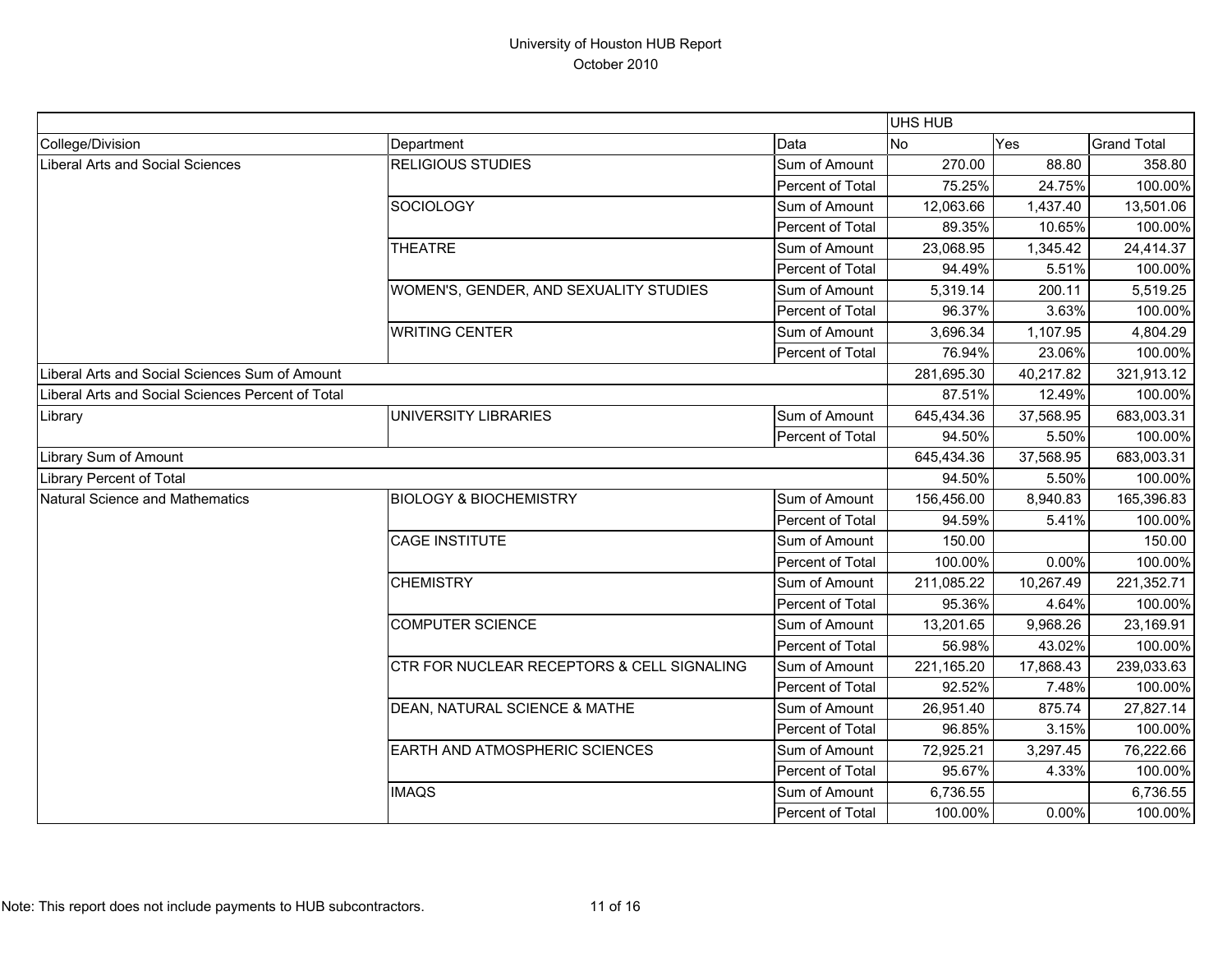|                                                  |                                       |                  | <b>UHS HUB</b> |            |                    |
|--------------------------------------------------|---------------------------------------|------------------|----------------|------------|--------------------|
| College/Division                                 | Department                            | Data             | No             | Yes        | <b>Grand Total</b> |
| <b>Natural Science and Mathematics</b>           | <b>MATHEMATICS</b>                    | Sum of Amount    | 30,331.39      | 9,361.99   | 39,693.38          |
|                                                  |                                       | Percent of Total | 76.41%         | 23.59%     | 100.00%            |
|                                                  | <b>PHYSICS</b>                        | Sum of Amount    | 19,024.20      | 771.78     | 19,795.98          |
|                                                  |                                       | Percent of Total | 96.10%         | 3.90%      | 100.00%            |
| Natural Science and Mathematics Sum of Amount    |                                       |                  | 758,026.82     | 61,351.97  | 819,378.79         |
| Natural Science and Mathematics Percent of Total |                                       |                  | 92.51%         | 7.49%      | 100.00%            |
| Optometry                                        | DEAN, OPTOMETRY                       | Sum of Amount    | 26,607.80      | 26,046.22  | 52,654.02          |
|                                                  |                                       | Percent of Total | 50.53%         | 49.47%     | 100.00%            |
|                                                  | OPT VISION SCIENCES                   | Sum of Amount    | 22,902.89      | 2,723.91   | 25,626.80          |
|                                                  |                                       | Percent of Total | 89.37%         | 10.63%     | 100.00%            |
|                                                  | <b>OPTOMETRY CLINIC</b>               | Sum of Amount    | 27,388.41      | 8,969.35   | 36,357.76          |
|                                                  |                                       | Percent of Total | 75.33%         | 24.67%     | 100.00%            |
| Optometry Sum of Amount                          |                                       |                  | 76,899.10      | 37,739.48  | 114,638.58         |
| Optometry Percent of Total                       |                                       |                  | 67.08%         | 32.92%     | 100.00%            |
| Pharmacy                                         | CLINICAL PHARMACY & ADMINISTRA        | Sum of Amount    | 7,326.94       | 4,061.65   | 11,388.59          |
|                                                  |                                       | Percent of Total | 64.34%         | 35.66%     | 100.00%            |
|                                                  | DEAN, PHARMACY                        | Sum of Amount    | 54,814.26      | 118,566.59 | 173,380.85         |
|                                                  |                                       | Percent of Total | 31.61%         | 68.39%     | 100.00%            |
|                                                  | PHARMACOLOGICAL & PHARMACEUTIC        | Sum of Amount    | 86,162.27      | 844.88     | 87,007.15          |
|                                                  |                                       | Percent of Total | 99.03%         | 0.97%      | 100.00%            |
| Pharmacy Sum of Amount                           |                                       |                  | 148,303.47     | 123,473.12 | 271,776.59         |
| Pharmacy Percent of Total                        |                                       |                  | 54.57%         | 45.43%     | 100.00%            |
| Research                                         | ANIMAL CARE OPERATIONS                | Sum of Amount    | 35,904.07      | 6,845.86   | 42,749.93          |
|                                                  |                                       | Percent of Total | 83.99%         | 16.01%     | 100.00%            |
|                                                  | CENTER FOR ADVANCED MATERIALS         | Sum of Amount    | 3,132.43       |            | 3,132.43           |
|                                                  |                                       | Percent of Total | 100.00%        | 0.00%      | 100.00%            |
|                                                  | CENTER FOR MATERIALS CHEMISTRY        | Sum of Amount    | 16.07          | 117.83     | 133.90             |
|                                                  |                                       | Percent of Total | 12.00%         | 88.00%     | 100.00%            |
|                                                  | CTR FOR BIOMED/ENVIRON GENOMIC        | Sum of Amount    | 5,944.49       | 186.08     | 6,130.57           |
|                                                  |                                       | Percent of Total | 96.96%         | 3.04%      | 100.00%            |
|                                                  | <b>CTR NEURO AND BIOMECH RESEARCH</b> | Sum of Amount    | 21,869.28      | 80.89      | 21,950.17          |
|                                                  |                                       | Percent of Total | 99.63%         | 0.37%      | 100.00%            |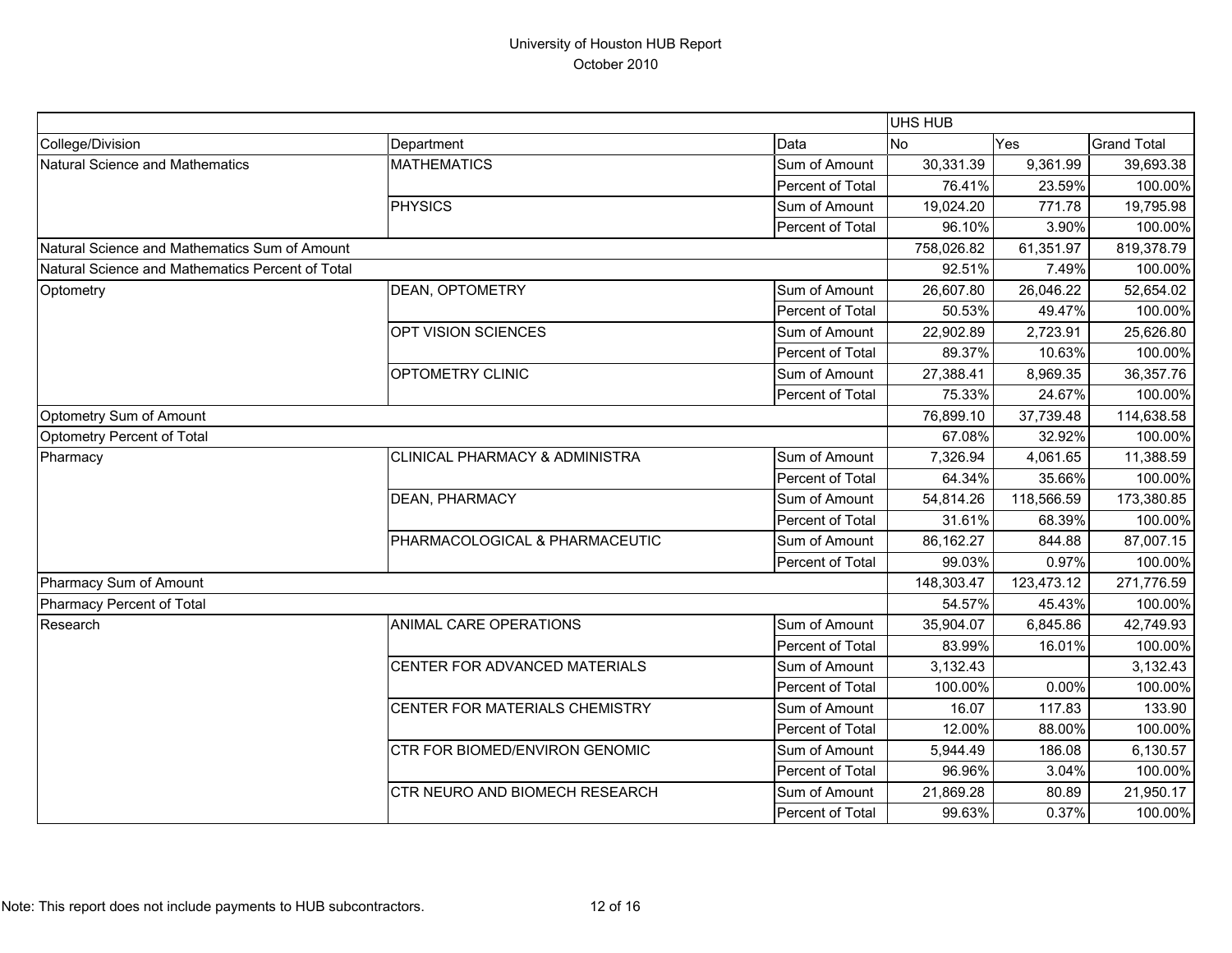|                           |                                         |                  | UHS HUB    |            |                    |
|---------------------------|-----------------------------------------|------------------|------------|------------|--------------------|
| College/Division          | Department                              | Data             | No         | Yes        | <b>Grand Total</b> |
| Research                  | <b>GRANTS AND CONTRACTS</b>             | Sum of Amount    | 428.62     |            | 428.62             |
|                           |                                         | Percent of Total | 100.00%    | 0.00%      | 100.00%            |
|                           | <b>HOUSTON COASTAL CENTER</b>           | Sum of Amount    | 59.00      |            | 59.00              |
|                           |                                         | Percent of Total | 100.00%    | 0.00%      | 100.00%            |
|                           | INSTITUTE FOR MOLECULAR DESIGN          | Sum of Amount    | 114,269.74 |            | 114,269.74         |
|                           |                                         | Percent of Total | 100.00%    | 0.00%      | 100.00%            |
|                           | <b>INSTITUTE FOR NANOENERGY</b>         | Sum of Amount    | 500.77     |            | 500.77             |
|                           |                                         | Percent of Total | 100.00%    | 0.00%      | 100.00%            |
|                           | OFFICE OF TECHNOLOGY MANAGEMENT         | Sum of Amount    | 21,956.89  |            | 21,956.89          |
|                           |                                         | Percent of Total | 100.00%    | 0.00%      | 100.00%            |
|                           | <b>RESEARCH DIVISION OFFICE</b>         | Sum of Amount    | 2,029.80   | 1,060.57   | 3,090.37           |
|                           |                                         | Percent of Total | 65.68%     | 34.32%     | 100.00%            |
|                           | RESEARCH FINANCIAL SERVICES             | Sum of Amount    | 259.78     |            | 259.78             |
|                           |                                         | Percent of Total | 100.00%    | 0.00%      | 100.00%            |
|                           | RESEARCH INFORMATION CENTER             | Sum of Amount    | 2,990.18   | 558.98     | 3,549.16           |
|                           |                                         | Percent of Total | 84.25%     | 15.75%     | 100.00%            |
|                           | RESEARCH POLICIES/COMPLIANCE/COMMITTEES | Sum of Amount    | 158.44     | 215.48     | 373.92             |
|                           |                                         | Percent of Total | 42.37%     | 57.63%     | 100.00%            |
|                           | SUPER CONDUCT & ADV MATERIALS           | Sum of Amount    | 1,092.30   | 189.76     | 1,282.06           |
|                           |                                         | Percent of Total | 85.20%     | 14.80%     | 100.00%            |
|                           | <b>TIMES</b>                            | Sum of Amount    | 16,384.67  | 2,119.44   | 18,504.11          |
|                           |                                         | Percent of Total | 88.55%     | 11.45%     | 100.00%            |
|                           | TX CTR SUPERCONDUCTIVITY AT UH          | Sum of Amount    | 81,036.13  | 142.66     | 81,178.79          |
|                           |                                         | Percent of Total | 99.82%     | 0.18%      | 100.00%            |
|                           | TX LEARNING/COMPUTATIONAL CTR           | Sum of Amount    | 43,433.36  | 1,562.60   | 44,995.96          |
|                           |                                         | Percent of Total | 96.53%     | 3.47%      | 100.00%            |
|                           | TX OBESITY RESEARCH CENTER              | Sum of Amount    | 250.00     |            | 250.00             |
|                           |                                         | Percent of Total | 100.00%    | $0.00\%$   | 100.00%            |
|                           | UH WIND CLUSTER                         | Sum of Amount    | 3,000.00   |            | 3,000.00           |
|                           |                                         | Percent of Total | 100.00%    | 0.00%      | 100.00%            |
| Research Sum of Amount    |                                         | 354,716.02       | 13,080.15  | 367,796.17 |                    |
| Research Percent of Total |                                         |                  | 96.44%     | 3.56%      | 100.00%            |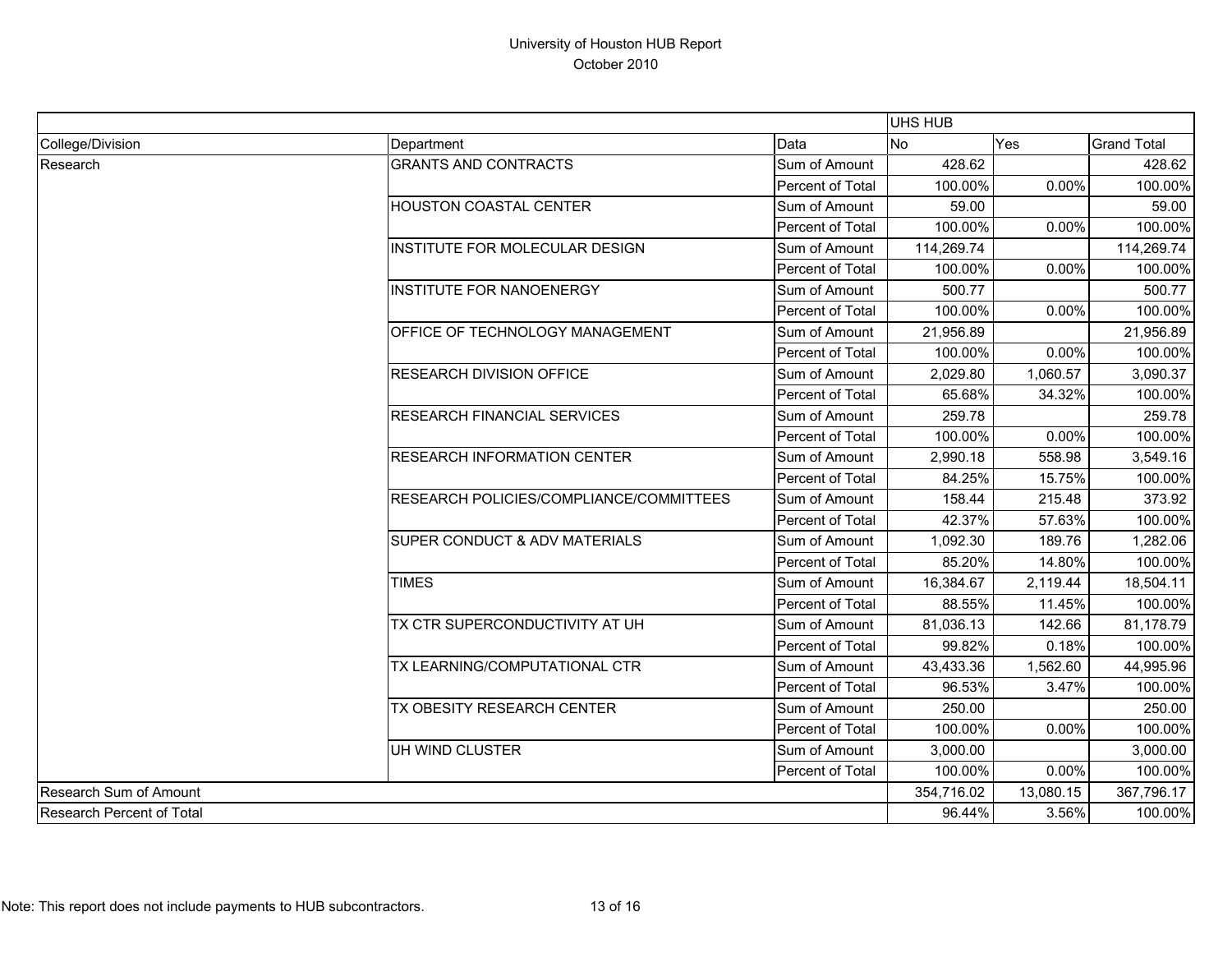|                        |                                       |                  | <b>UHS HUB</b> |            |                    |  |
|------------------------|---------------------------------------|------------------|----------------|------------|--------------------|--|
| College/Division       | Department                            | Data             | <b>No</b>      | <b>Yes</b> | <b>Grand Total</b> |  |
| <b>Student Affairs</b> | <b>CAMPUS ACTIVITIES</b>              | Sum of Amount    | 47,383.60      | 2,246.52   | 49,630.12          |  |
|                        |                                       | Percent of Total | 95.47%         | 4.53%      | 100.00%            |  |
|                        | <b>CAMPUS RECREATION</b>              | Sum of Amount    | 35,313.30      | 11,489.37  | 46,802.67          |  |
|                        |                                       | Percent of Total | 75.45%         | 24.55%     | 100.00%            |  |
|                        | CENTER FOR STUDENTS W/DISABILITIES    | Sum of Amount    | 81,112.53      |            | 81,112.53          |  |
|                        |                                       | Percent of Total | 100.00%        | 0.00%      | 100.00%            |  |
|                        | CHILD CARE CENTER                     | Sum of Amount    | 45,090.08      | 12,805.07  | 57,895.15          |  |
|                        |                                       | Percent of Total | 77.88%         | 22.12%     | 100.00%            |  |
|                        | <b>COUNSELING AND PSYCH SVCS</b>      | Sum of Amount    | 512.63         | 737.78     | 1,250.41           |  |
|                        |                                       | Percent of Total | 41.00%         | 59.00%     | 100.00%            |  |
|                        | <b>CTR FOR LEADERSHIP &amp; FSL</b>   | Sum of Amount    | 1,095.88       | 411.29     | 1,507.17           |  |
|                        |                                       | Percent of Total | 72.71%         | 27.29%     | 100.00%            |  |
|                        | <b>DEAN OF STUDENTS</b>               | Sum of Amount    | 864.05         |            | 864.05             |  |
|                        |                                       | Percent of Total | 100.00%        | 0.00%      | 100.00%            |  |
|                        | INT'L STUDENT & SCHOLAR SERVICES      | Sum of Amount    | 205.63         |            | 205.63             |  |
|                        |                                       | Percent of Total | 100.00%        | 0.00%      | 100.00%            |  |
|                        | LEARNING AND ASSESSMENT SVCS          | Sum of Amount    |                | 110.68     | 110.68             |  |
|                        |                                       | Percent of Total | 0.00%          | 100.00%    | 100.00%            |  |
|                        | LEARNING SUPPORT SERVICES             | Sum of Amount    | 1,395.08       | 1,908.94   | 3,304.02           |  |
|                        |                                       | Percent of Total | 42.22%         | 57.78%     | 100.00%            |  |
|                        | <b>RELIGION CENTER</b>                | Sum of Amount    | 187.69         | 170.00     | 357.69             |  |
|                        |                                       | Percent of Total | 52.47%         | 47.53%     | 100.00%            |  |
|                        | <b>RESIDENTIAL LIFE &amp; HOUSING</b> | Sum of Amount    | 243,540.24     | 37,588.20  | 281,128.44         |  |
|                        |                                       | Percent of Total | 86.63%         | 13.37%     | 100.00%            |  |
|                        | <b>STUDENT AFFAIRS</b>                | Sum of Amount    | 5,761.64       | 704.97     | 6,466.61           |  |
|                        |                                       | Percent of Total | 89.10%         | 10.90%     | 100.00%            |  |
|                        | <b>STUDENT HEALTH CENTER</b>          | Sum of Amount    | 11,662.48      | 11,025.72  | 22,688.20          |  |
|                        |                                       | Percent of Total | 51.40%         | 48.60%     | 100.00%            |  |
|                        | <b>STUDENT PUBLICATIONS</b>           | Sum of Amount    | 326.52         | 133.76     | 460.28             |  |
|                        |                                       | Percent of Total | 70.94%         | 29.06%     | 100.00%            |  |
|                        | UNIVERSITY CAREER SERVICES            | Sum of Amount    | 279.95         | 281.12     | 561.07             |  |
|                        |                                       | Percent of Total | 49.90%         | 50.10%     | 100.00%            |  |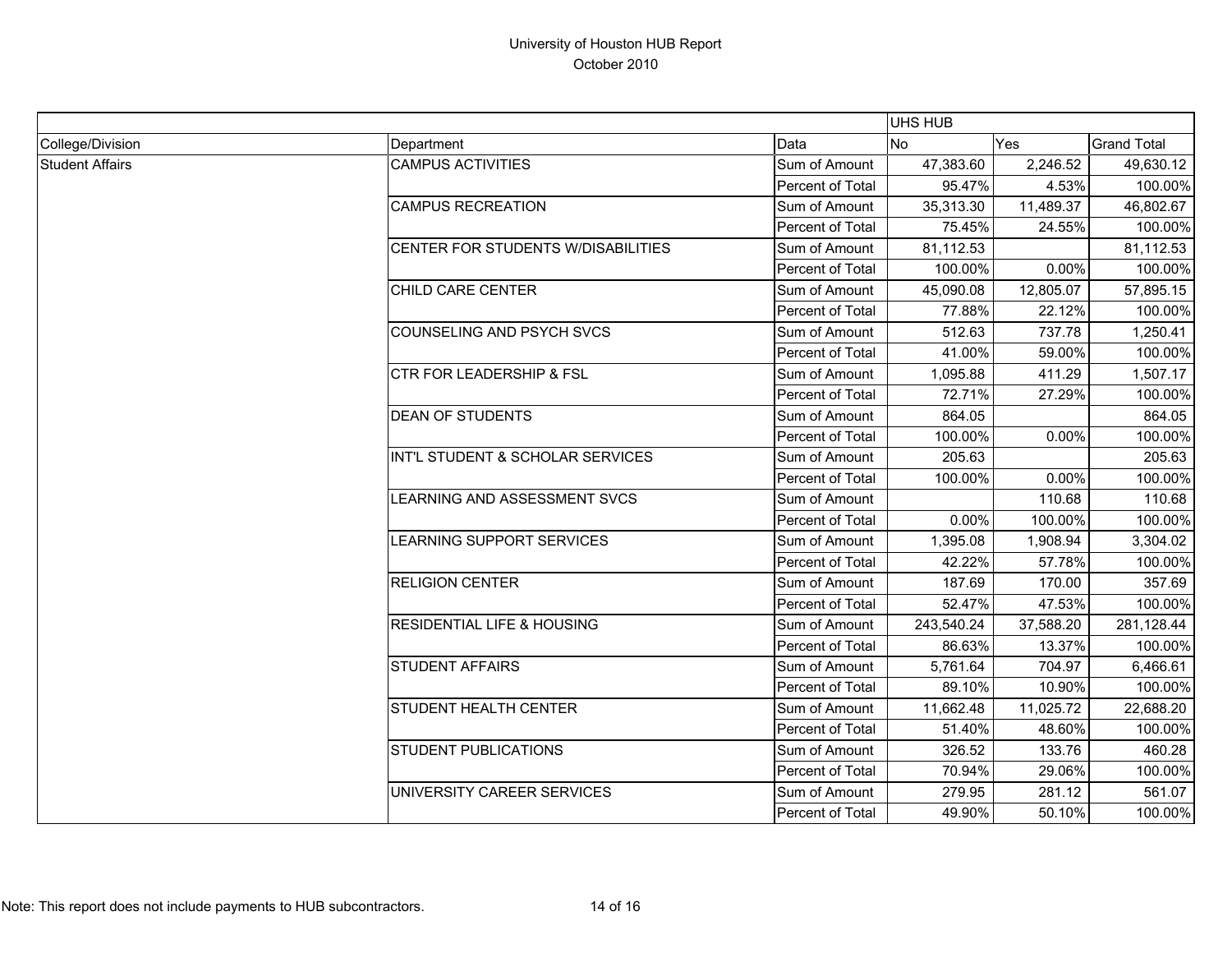|                                         |                                         |                  | <b>UHS HUB</b> |           |                    |
|-----------------------------------------|-----------------------------------------|------------------|----------------|-----------|--------------------|
| College/Division                        | Department                              | Data             | No             | Yes       | <b>Grand Total</b> |
| <b>Student Affairs</b>                  | <b>UNIVERSITY CENTER</b>                | Sum of Amount    | 51,606.30      | 5,754.60  | 57,360.90          |
|                                         |                                         | Percent of Total | 89.97%         | 10.03%    | 100.00%            |
|                                         | UNIVERSITY TESTING SERVICES             | Sum of Amount    | 11,630.20      | 2,217.83  | 13,848.03          |
|                                         |                                         | Percent of Total | 83.98%         | 16.02%    | 100.00%            |
|                                         | <b>URBAN EXPERIENCE VPSA</b>            | Sum of Amount    | 181.00         | 957.53    | 1,138.53           |
|                                         |                                         | Percent of Total | 15.90%         | 84.10%    | 100.00%            |
|                                         | <b>VETERAN SERVICES</b>                 | Sum of Amount    | 200.39         | 465.83    | 666.22             |
|                                         |                                         | Percent of Total | 30.08%         | 69.92%    | 100.00%            |
| Student Affairs Sum of Amount           |                                         |                  | 538,349.19     | 89,009.21 | 627,358.40         |
| <b>Student Affairs Percent of Total</b> |                                         |                  | 85.81%         | 14.19%    | 100.00%            |
| Technology                              | CENTER FOR APPLIED TECHNOLOGY           | Sum of Amount    | 178.36         |           | 178.36             |
|                                         |                                         | Percent of Total | 100.00%        | 0.00%     | 100.00%            |
|                                         | CENTER FOR FUTURE OF HEALTH             | Sum of Amount    | 2,186.82       |           | 2,186.82           |
|                                         |                                         | Percent of Total | 100.00%        | 0.00%     | 100.00%            |
|                                         | CENTER FOR LIFE SCIENCES TECH           | Sum of Amount    | 48.00          |           | 48.00              |
|                                         |                                         | Percent of Total | 100.00%        | 0.00%     | 100.00%            |
|                                         | CENTER FOR TECHNOLOGY LITERACY          | Sum of Amount    | 22,062.86      | 16,627.40 | 38,690.26          |
|                                         |                                         | Percent of Total | 57.02%         | 42.98%    | 100.00%            |
|                                         | <b>CONSTRUCTION MANAGEMENT</b>          | Sum of Amount    | 1,629.11       | 330.42    | 1,959.53           |
|                                         |                                         | Percent of Total | 83.14%         | 16.86%    | 100.00%            |
|                                         | DEAN, TECHNOLOGY                        | Sum of Amount    | 21,956.96      | 4,757.05  | 26,714.01          |
|                                         |                                         | Percent of Total | 82.19%         | 17.81%    | 100.00%            |
|                                         | <b>ENGINEERING TECHNOLOGY</b>           | Sum of Amount    | 24,038.07      | 711.64    | 24,749.71          |
|                                         |                                         | Percent of Total | 97.12%         | 2.88%     | 100.00%            |
|                                         | HUMAN DEVELOP AND CONSUMER SCI          | Sum of Amount    | 2,849.38       | 927.73    | 3,777.11           |
|                                         |                                         | Percent of Total | 75.44%         | 24.56%    | 100.00%            |
|                                         | <b>INFORMATION &amp; LOGISTICS TECH</b> | Sum of Amount    | 11,029.15      | 7,975.69  | 19,004.84          |
|                                         |                                         | Percent of Total | 58.03%         | 41.97%    | 100.00%            |
|                                         | <b>TMAC</b>                             | Sum of Amount    | 1,642.50       | 132.40    | 1,774.90           |
|                                         |                                         | Percent of Total | 92.54%         | 7.46%     | 100.00%            |
| Technology Sum of Amount                |                                         |                  | 87,621.21      | 31,462.33 | 119,083.54         |
| <b>Technology Percent of Total</b>      |                                         |                  | 73.58%         | 26.42%    | 100.00%            |